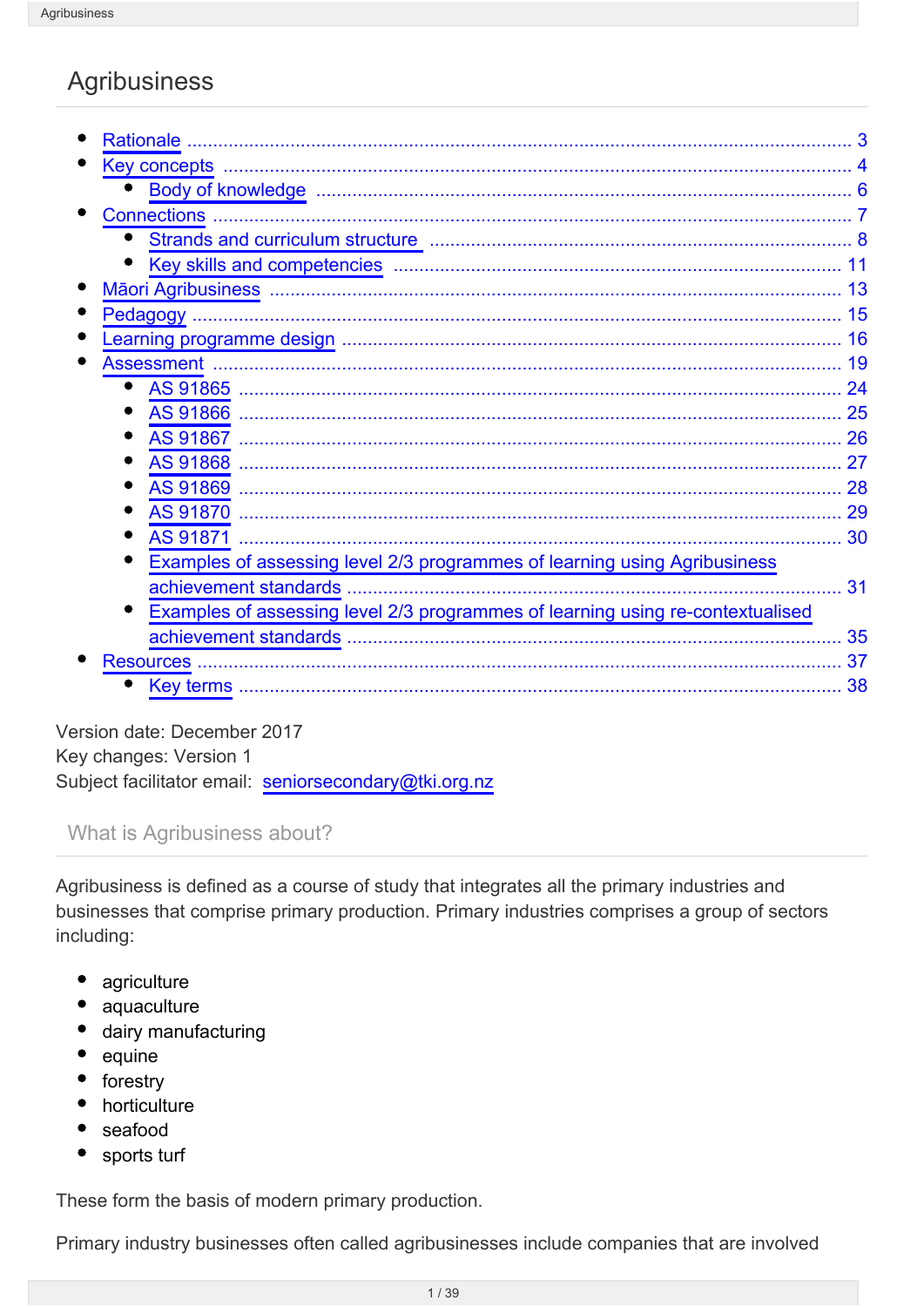along the whole value chain including the manufacture, production operations, storage, processing, distribution of product and supplies, marketing of primary products and items made from them, along with support industries such as fertiliser companies, veterinarians, rural consultants and accountants.

Agribusiness curriculum guide content

Use the links below to access the sections of this guide. To navigate through the guide's web pages, select from the section and sub-section menu in the left-hand navigation.

- **[Rationale](http://seniorsecondary.tki.org.nz/Integrated-studies/Agribusiness/Rationale)**
- [Key concepts](http://seniorsecondary.tki.org.nz/Integrated-studies/Agribusiness/Key-concepts)
- **[Connections](http://seniorsecondary.tki.org.nz/Integrated-studies/Agribusiness/Connections)**
- [Māori Agribusiness](http://seniorsecondary.tki.org.nz/Integrated-studies/Agribusiness/Maori-Agribusiness)
- [Pedagogy](http://seniorsecondary.tki.org.nz/Integrated-studies/Agribusiness/Pedagogy)
- [Learning programme design](http://seniorsecondary.tki.org.nz/Integrated-studies/Agribusiness/Learning-programme-design)
- [Assessment](http://seniorsecondary.tki.org.nz/Integrated-studies/Agribusiness/Assessment)
- **[Resources](http://seniorsecondary.tki.org.nz/Integrated-studies/Agribusiness/Resources)**

Teaching and learning guides are produced in HTML. They have been designed to be viewed online.

To print individual pages, select the 'Print' button at the top right of each page.

To print the complete guide, select the 'Download this guide in PDF format' button. If your browser default is set to automatically open PDF downloads in a PDF reader, the entire guide will open and can then be printed. If not, the entire guide will download into your download folder, where you can then open the document and print. Please note, some guides may be more than 200 pages long.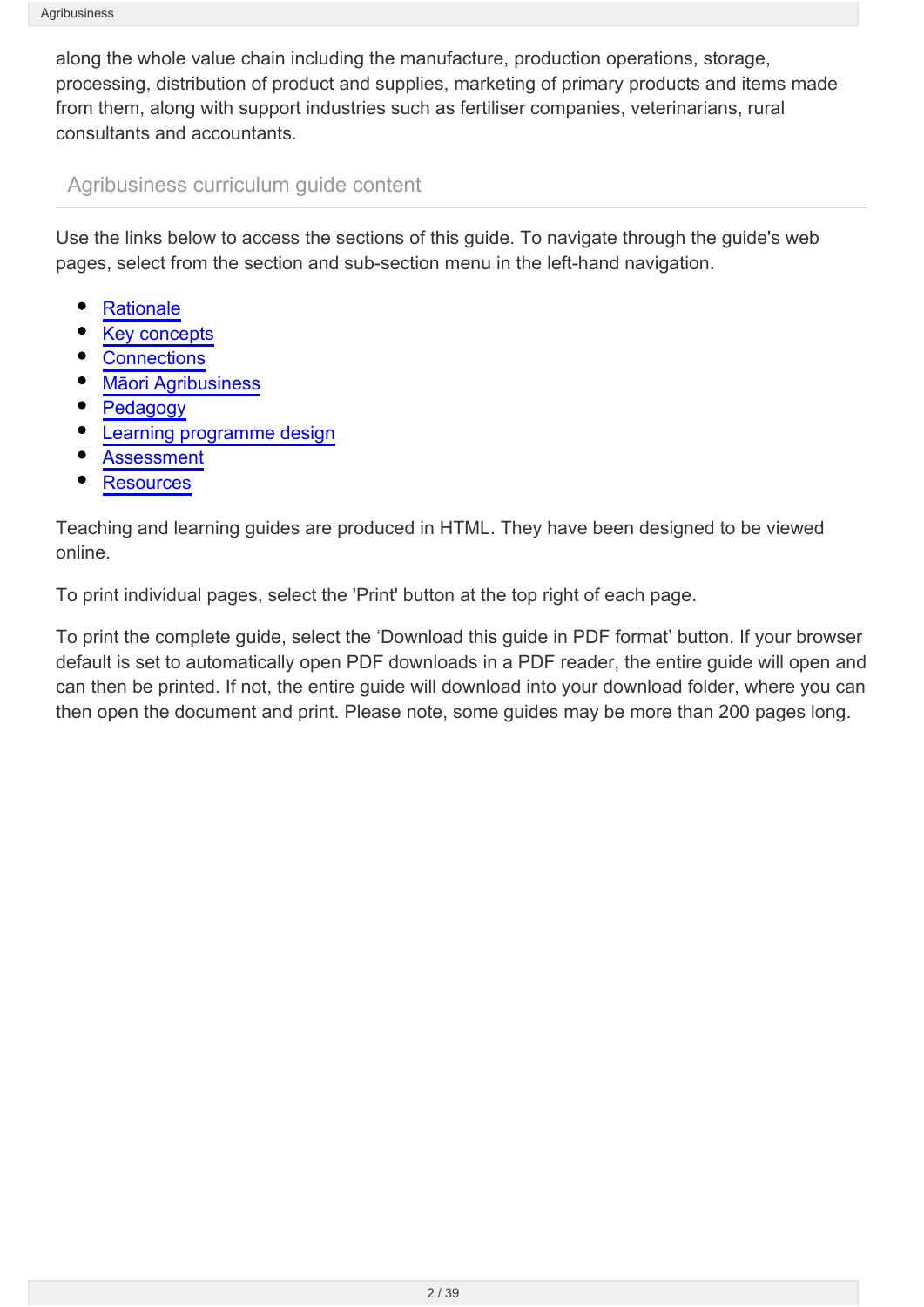#### <span id="page-2-0"></span>Rationale

New Zealand's primary industry is a multi-billion dollar business. It is the backbone of our economy. The industry is not what it used to be, and it is changing every day. New technologies and innovation help produce more products to satisfy an ever-increasing population however, the level of scrutiny over the management of our natural resources intensifies. Today's agribusinesses are sophisticated multi-million dollar businesses with people who have many skills that are required to run these enterprises.

### Why study Agribusiness?

Through the focused learning of Agribusiness, students engage in future and innovative thinking and develop problem-solving strategies and lifelong skills. They build knowledge of the whole operation, and are encouraged to find innovative solutions to challenging operational issues. Agribusiness is the understanding that the ability to produce primary products is not sufficient to make primary producers succeed and that there are many other external factors, which are also important.

Students will learn the economic, physical/climatic, political, environmental, technological, historical, social, ethical, and cultural influences on agribusinesses and the interrelationships of science, business, technology, society, and the environment, such as human resources, strategic management, marketing, policy, financial planning, economics, and natural resources.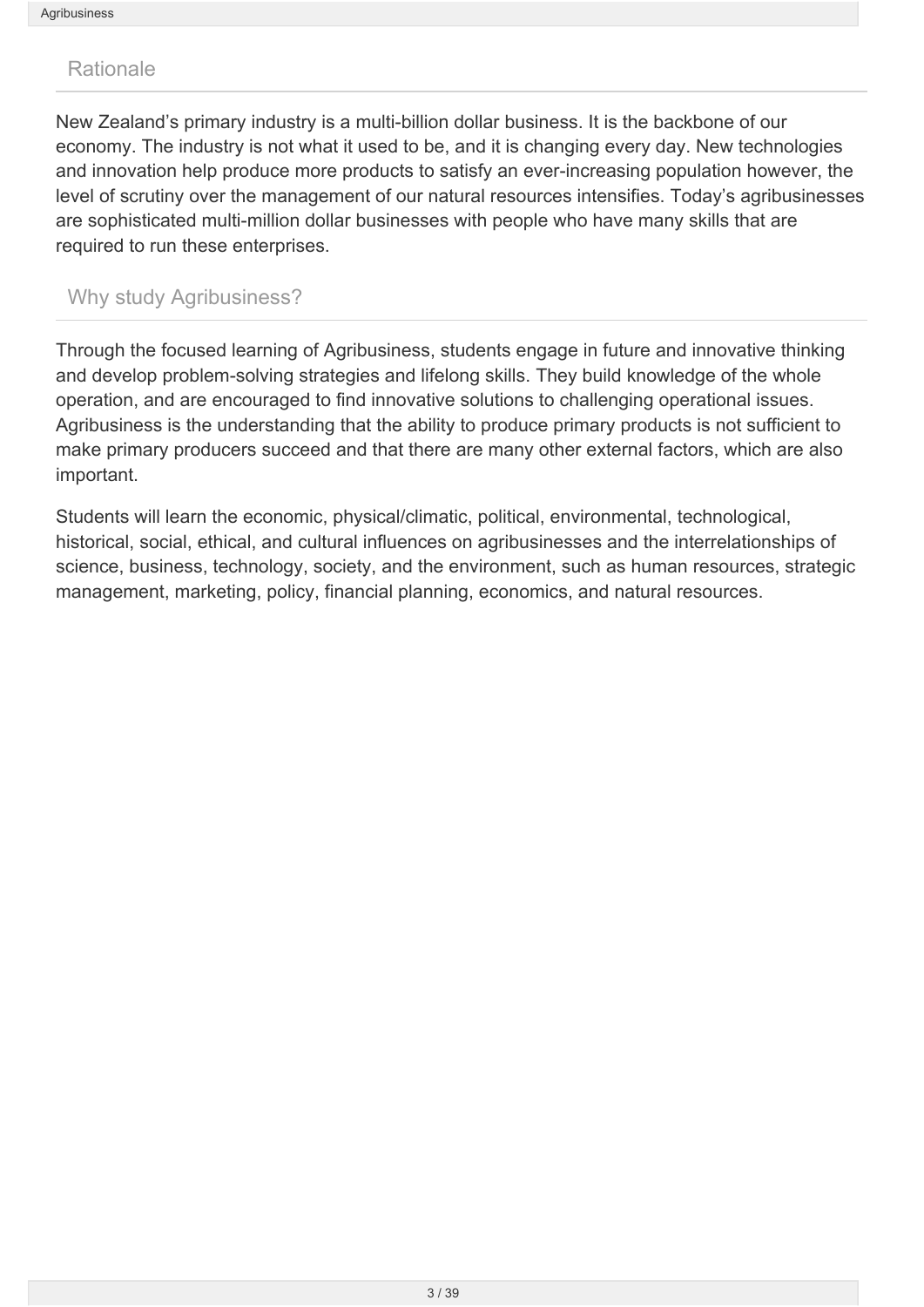#### <span id="page-3-0"></span>Key concepts in Agribusiness

Key concepts are the big ideas and understandings that will remain with our students long after they have left secondary school. The key concepts are:

- growing value
- future proofing
- sustainability

#### Growing value

New Zealand agribusinesses need to add value to their products and services by focusing on becoming the smorgasbord of the Southern Hemisphere and not just its food bowl. Growing value looks at the possibility of diversification of products and services specific to agribusinesses and encourages investigation along the whole supply chain for opportunities to increase value. This may not be just a product, it could be an alternative use of land or a service such as developing a brand, delivering excellent service, product features and benefits, and offering convenience. Growing value is about building a platform that will consistently create and capture value for our agribusinesses. It encourages innovation and enterprise. Capturing more value from the product or service is important to agribusinesses to ensure their survival, their global, national or regional importance and growing New Zealand's economy.

### Future proofing

There are many issues and influences affecting the New Zealand agribusiness sector and its future, such as economic, environmental, political, cultural, social, ethical, technological, biological, scientific and legal. Future proofing is having the foresight to limit impacts from influences within issues, such as climate change, food safety, biosecurity, technology disruptions, concerns over animal welfare, debt, pollution levels, legislation, market changes, or the emerging need to manipulate information from agri-tech-automation and smart data devices. These issues and influences must take priority and it is vital that our young people have an understanding of these challenges on our agribusinesses and how we might look to overcome, predict, prevent, limit, minimise, or correct them in order to make good business decisions to ensure long-term viability.

### **Sustainability**

New Zealand is a country whose wealth depends mainly on the animal and plant products derived from its primary production. Agribusinesses need to have an understanding of the long term effects management practices have not only on the environment but also ethically, culturally, scientifically, technologically, economically, and politically on society. Agribusinesses need to show leadership by example and to contribute to collective decision making that will lead to actions for a sustainable future. Every agribusiness has a responsibility for ensuring our future, by sharing their knowledge, skills, and viewpoints and to generate the fresh thinking needed to solve New Zealand's challenges and to ensure long-term viability of our industry.

These key concepts are integrated throughout the Agribusiness programme as they are relevant to all achievement standards.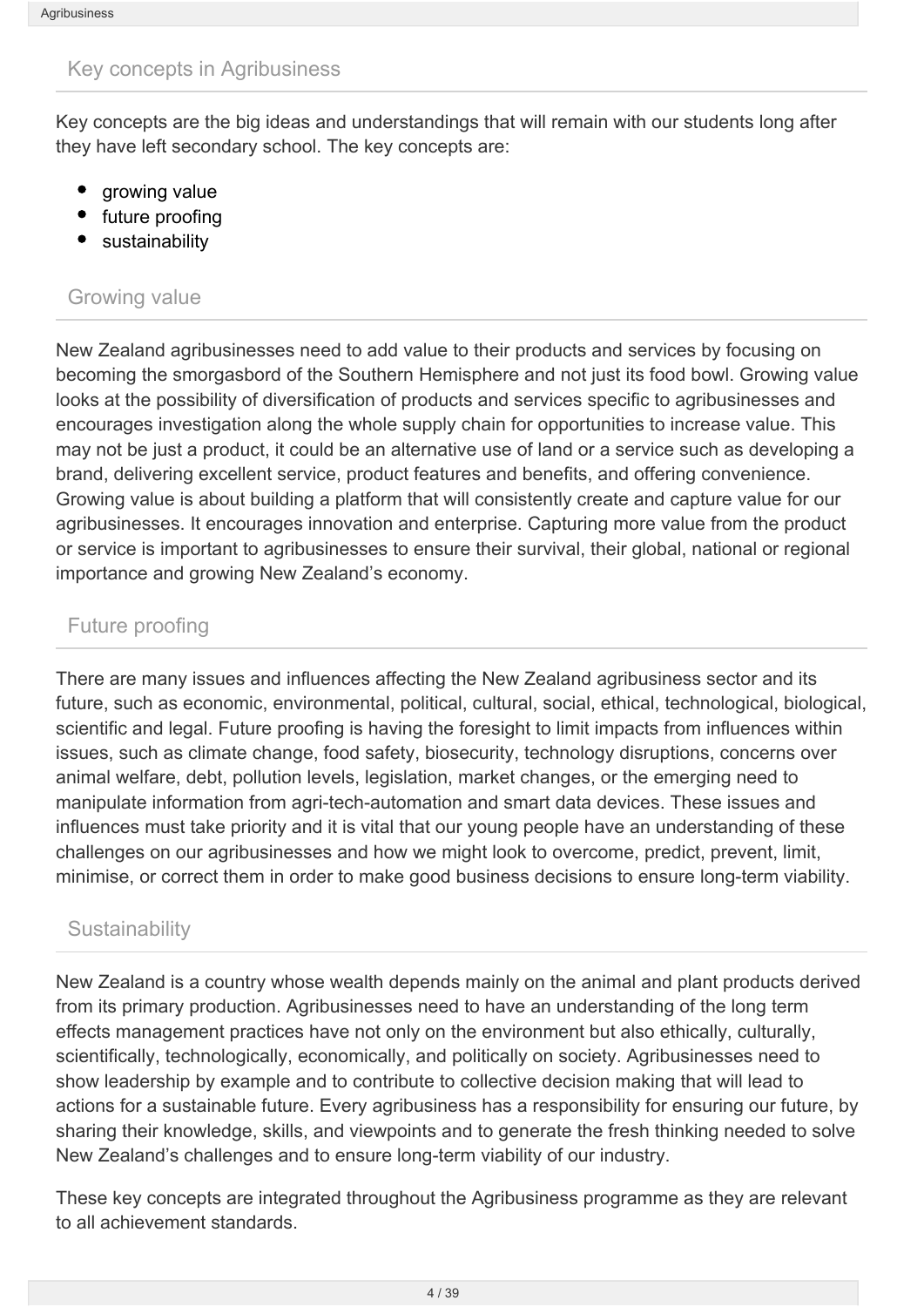[Body of knowledge](http://seniorsecondary.tki.org.nz/Integrated-studies/Agribusiness/Key-concepts/Body-of-knowledge) $\bullet$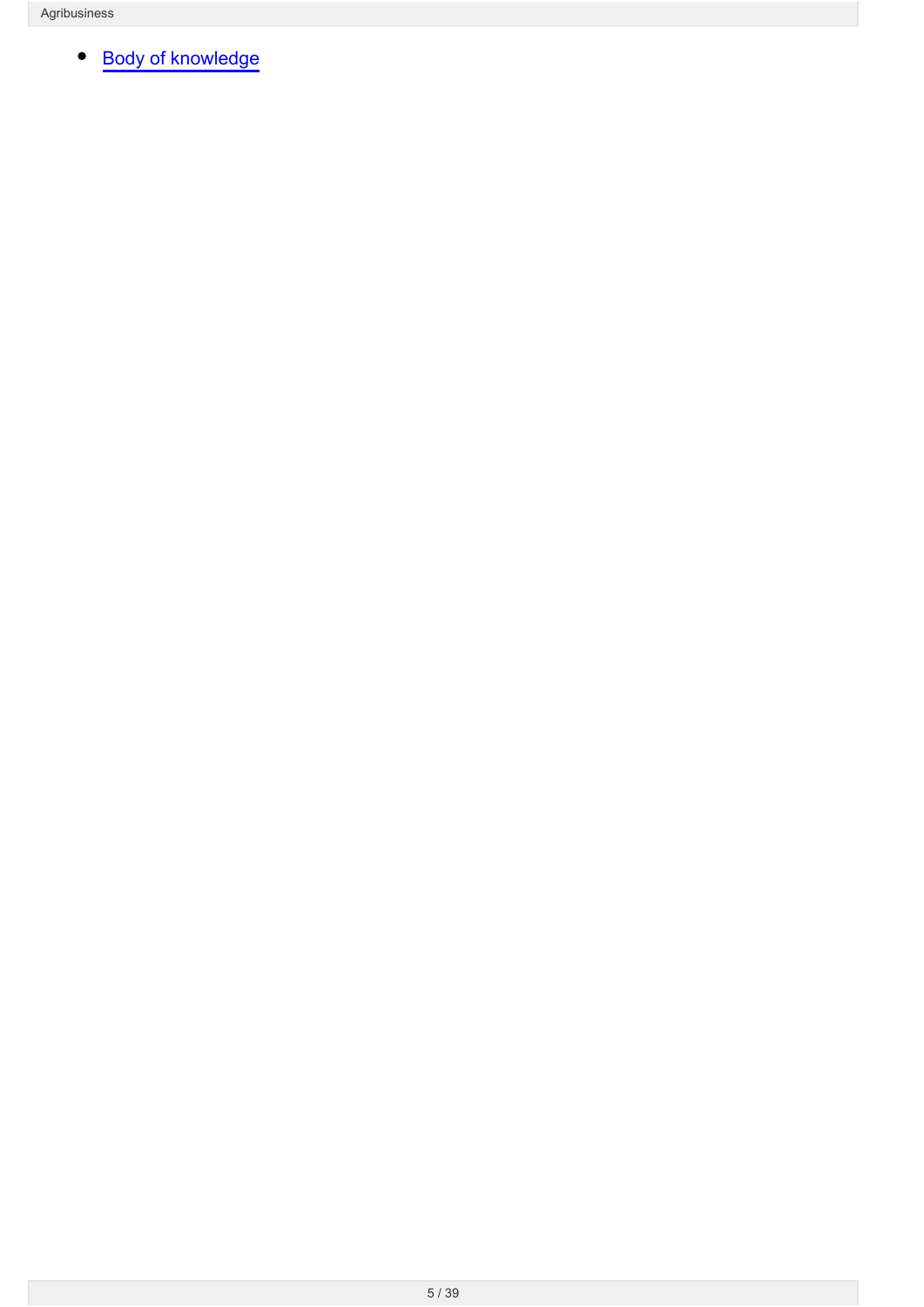### <span id="page-5-0"></span>Body of knowledge

Although Agribusiness is not a stand-alone learning area in the New Zealand Curriculum, it is drawn from and does have clear connections to three learning areas and that its body of knowledge sits across these three areas as an overarching structure. These are:

- **Technology**
- **Science**
- Social Sciences

By pulling a body of knowledge from existing curriculum learning areas it allows:

- Rigour
- Cross curricular material, avoiding a 'silo' based approach
- The encouragement of team teaching and utilisation of staff strengths
- The encouragement of a STEM approach where multidisciplinary strands run across a programme of work. Including social sciences where inquiry is also informed by approaches originating from such contributing disciplines as history, geography, and economics.

Agribusiness itself comprises four key strands that would weave through the three curriculum learning areas as identified above. It is essential to note that Agribusiness is seeking a balance across learning areas not a focus on a particular learning area as what is important is the equal nature of the business. For example, both the technology and science behind the subject.

For more information on the Agribusiness body of knowledge and matrix of outcomes, refer to this document:

[Agribusiness body of knowledge and matrix of outcomes \(PDF, 96 KB\)](http://seniorsecondary.tki.org.nz/content/download/3802/30998/file/Agribusiness body of knowledge and matrix of outcomes.pdf)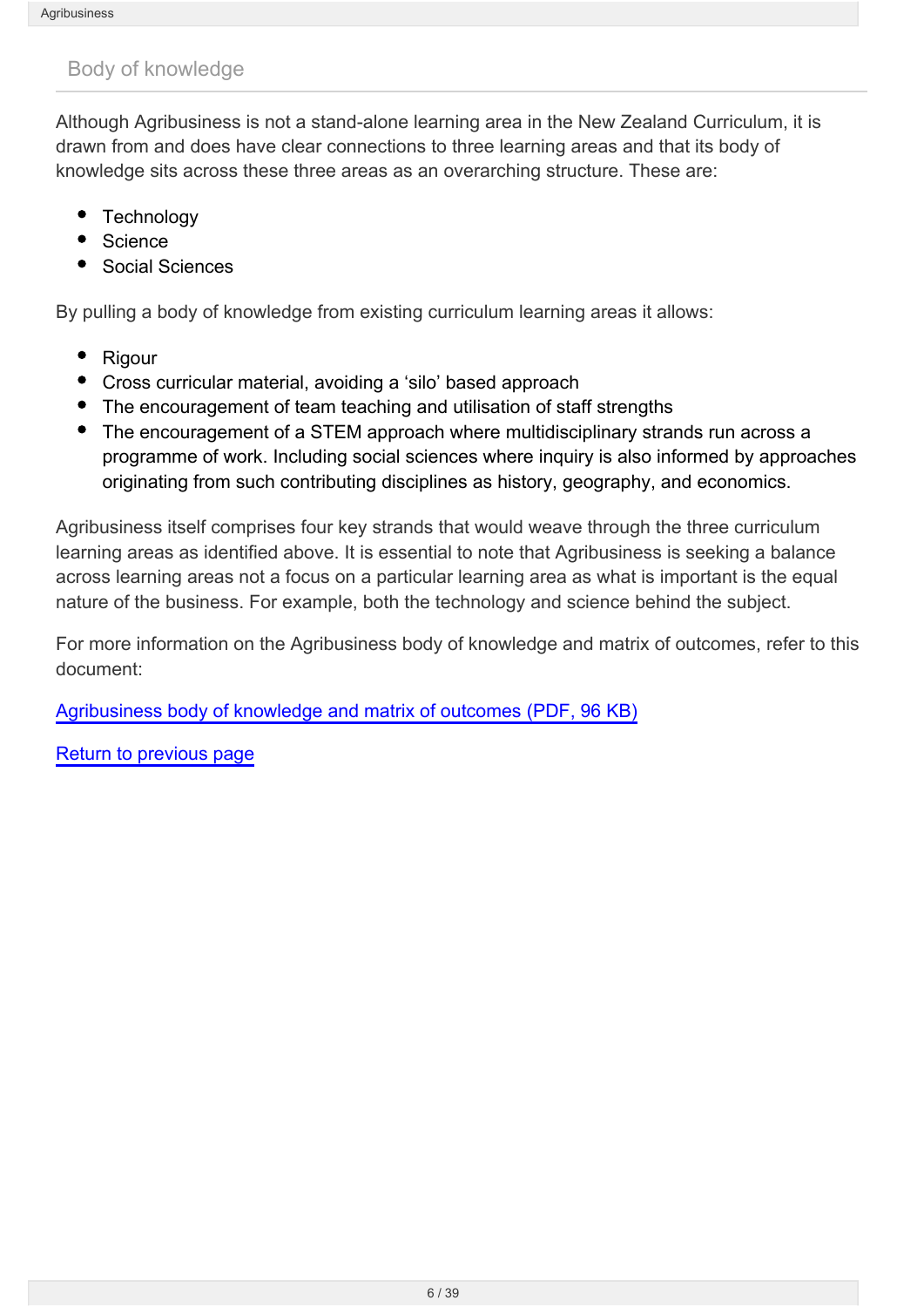#### <span id="page-6-0"></span>Connections across the curriculum

Agribusiness is a cross-curricular programme that connects learning across science, technology, mathematics and statistics, social sciences, business studies, economics, and geography to understand how producers choose to use technical knowledge and limited resources such as land, labour, capital and management to produce primary and secondary products and distribute them for consumption to different people over time.

Contexts for learning will be chosen by schools for their relevance and utility, and their teaching will be focussed on long-term, valued outcomes, particularly desired outcomes of many employers in the agribusiness sector.

Learning programmes in Agribusiness aim to build:

- an understanding of the scientific, economic and technological principles used in Agribusiness that ensure economic, social, ethical, cultural and environmentally sustainable primary production systems and secondary products and services linked to the primary sector
- the ability to apply economic, social, ethical, cultural and environmental considerations to primary and secondary production systems to ensure marketable, environmentally sustainable value added products and services.

By Agribusiness being cross-curricular ensures that conceptual understanding is gained, is more relevant, and is able to be linked better to other learning areas, ensuring a well-rounded educated student.

#### Progression in agribusiness

Agribusiness addresses the same concepts at levels 7 and 8 of the NZC. The development of conceptual understanding is cumulative as students return to the same concepts in different contexts throughout their learning. As students' progress through levels 7–8, they demonstrate their increasing understanding as they:

- make connections between the strands
- make connections between the range of learning areas including Science, Technology, Social sciences, and Mathematics and statistics
- use more complex and abstract Agribusiness concepts
- $\bullet$ apply and transfer their understandings to different agribusinesses and to more complex and distant contexts, as well as to those that are familiar
- problem solve and future proof in increasingly sophisticated and innovative ways
- advocate for sustainable policies and methodologies in all agribusinesses, and
- take responsible actions and make informed decisions that are based on their new understandings.
- [Strands and curriculum structure](http://seniorsecondary.tki.org.nz/Integrated-studies/Agribusiness/Connections/Strands-and-curriculum-structure)
- [Key skills and competencies](http://seniorsecondary.tki.org.nz/Integrated-studies/Agribusiness/Connections/Key-skills-and-competencies)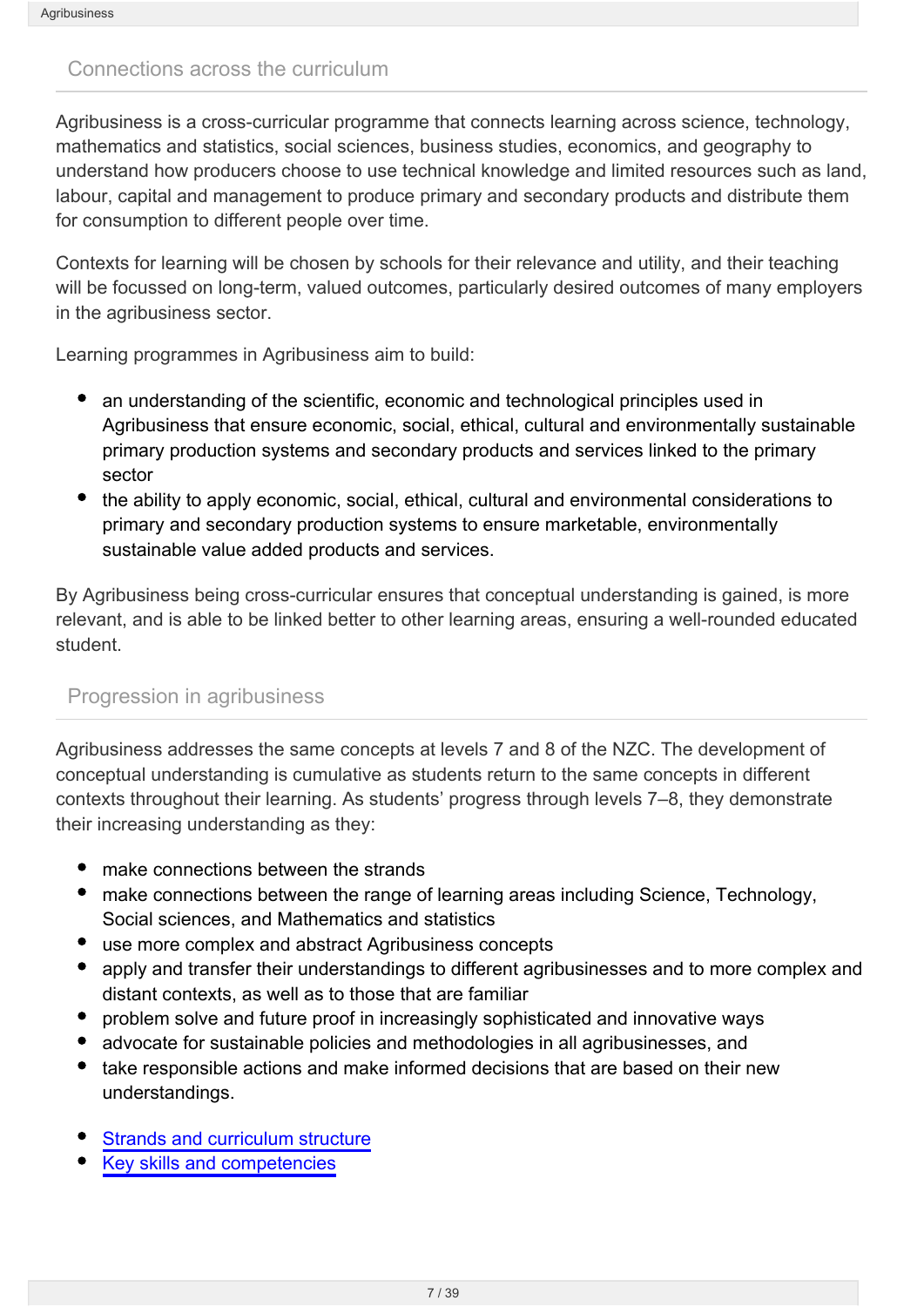#### <span id="page-7-0"></span>Strands and curriculum structure

Agribusiness has four strands. A balanced teaching and learning programme would include aspects of all four strands.

#### Agribusiness strands

#### Innovation

The innovation strand develops knowledge and understanding of future proofing the primary industries in current and/or future issues that affect the viability of an identified business such as food safety, climate change, loss of biodiversity, global economic trends, over exploitation of natural resources, food losses and waste, the social importance of transforming individual poverty to community wealth, the power of social media to spread knowledge and ideas rapidly, and the globalisation of trade. Students will understand what external factors affect agribusinesses such as economic, physical/climatic, political, environmental, technological, historical, social, ethical, and cultural. Students will provide innovative solutions and strategies for future proofing the primary industries from these external factors. The impact of external factors on agribusinesses need to be predicted, prevented, limited, minimised, or corrected to ensure that they meet present needs, remain viable, protect the environment without compromising the ability of future generations to meet their needs, and maintain New Zealand's reputation.

### Science and Technology

New Zealand is a country whose economy depends predominantly on the use of organisms derived from its primary production. For New Zealand to remain competitive in local and/or international markets, the industry needs to be able to make use of new organisms, develop new products, alter production and processing methods and use new technologies with existing organisms to meet future needs. The science and technology strand develops understanding of the importance of new organisms and their continual development through scientific and technological concepts, skills and knowledge of the primary industry. Students will recognise the need to apply these to agribusinesses to meet consumer and producer future and current needs, resolve their issues, develop new markets and provide consumers with safe, convenient and/or nutritious end products.

### Management and Finance

The primary industry is affected by its cyclic nature of production due to physical and biological factors and price instability caused by changes within the markets for primary products and the actual physical primary product. Agribusinesses need to have an understanding of the cause and effect relationship for them to succeed such as consumer demand and supply, exchange rates on cash flow forecasting and be aware of revenue and expenditure and how they interrelate as it affects profit and viability of the business. The management and finance strand examines the decision-making by agribusinesses in the primary industry, such as their chosen business structure, predicting cash flow forecasting and analysing capital strategic expenditure. It is concerned with the future rather than the past, attempting to predict and mitigate what will happen if external factors come into play and what action could be taken.

### **Marketing**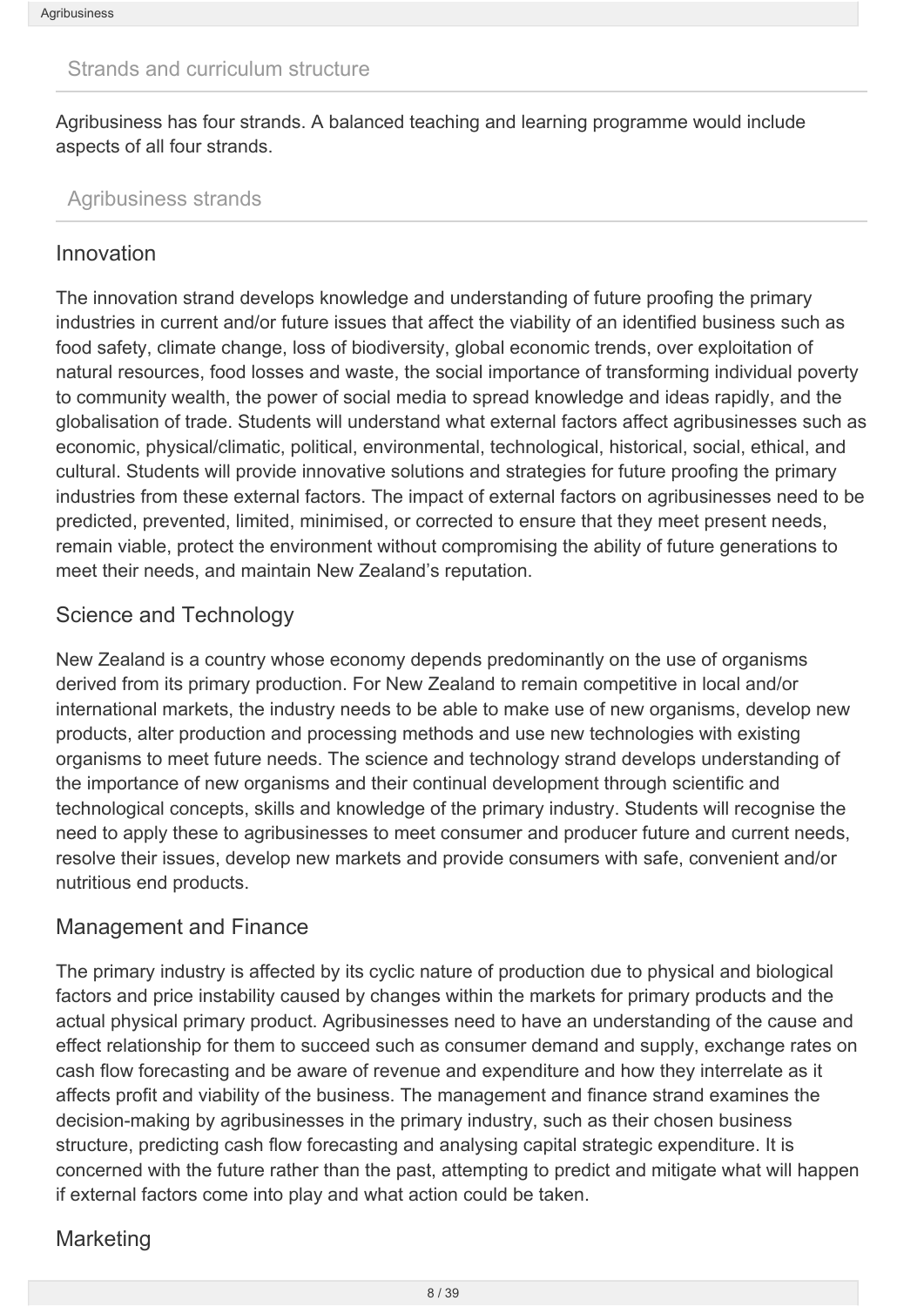The marketing strand explores the concepts of marketing and growing value within the primary industry, the ability to be able to make informed decisions that enhance and add value to any primary products and secondary products or services derived from primary products. Having an understanding of the whole value chain ensures present and future agribusinesses being able to sell products or services for higher return. Capturing more value and marketing the product is important to agribusinesses to ensure their survival, their global, national or regional importance and growing New Zealand's economy. Students will develop understanding of the effects that market needs have on an agribusiness in the short and long term and how current and future focussed innovation within the value chain provides greater value to the business.

## Curriculum structure

## Learning objectives

| <b>Strand</b>             | Level 7                                                                                                                                                                                                                                             | Level 8                                                                                                                                                                                                                            |
|---------------------------|-----------------------------------------------------------------------------------------------------------------------------------------------------------------------------------------------------------------------------------------------------|------------------------------------------------------------------------------------------------------------------------------------------------------------------------------------------------------------------------------------|
| Innovation                | 7-1 Examine the impact of<br>influences on<br>agribusinesses to meet<br>present and future needs,<br>viability, and protection of<br>the environment.                                                                                               | 8-1 Critically examine<br>innovative solutions and<br>strategies for future<br>proofing agribusinesses to<br>meet current and/or future<br>needs.                                                                                  |
| Science and<br>Technology | 7-2 Examine how scientific<br>principles, concepts and<br>knowledge are applied in<br>agribusinesses to ensure<br>present and future primary<br>and secondary production.                                                                           | 8-2 Critically examine how<br>scientific principles,<br>concepts and knowledge<br>in agribusinesses are used<br>to meet consumer and<br>producer needs, resolve<br>their issues and develop<br>new agri-technological<br>advances. |
| Management<br>and Finance | 7-3 Examine<br>decision-making by<br>agribusinesses in the<br>primary industries in<br>determining their business<br>structure and carrying out<br>cash flow forecasting to<br>meet their strategic needs<br>or keeping their<br>businesses viable. | 8-3 Critically examine<br>strategic decision making<br>by agribusinesses when<br>making strategic capital<br>expenditure decisions to<br>meet their strategic needs<br>or keeping their<br>businesses viable.                      |
| Marketing                 | 7-4 Examine decisions in<br>agribusinesses that<br>enhance and sustain local<br>and/or national production<br>and enterprise.                                                                                                                       | 8-4 Critically examine how<br>agribusinesses capitalise<br>on opportunities to grow                                                                                                                                                |

Through learning in these strands, students will gain knowledge, skills, and experience to: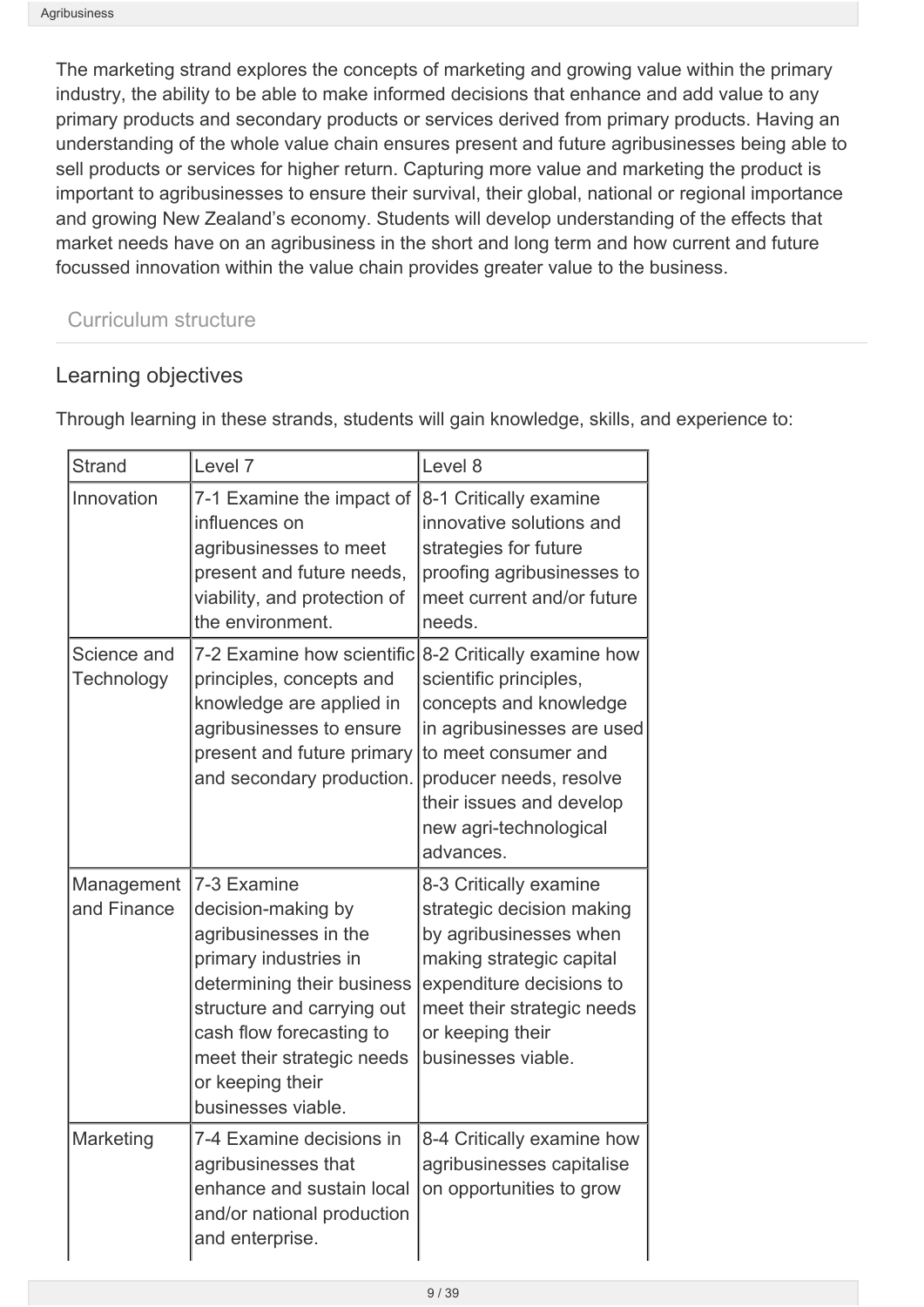| the value and           |
|-------------------------|
| sustainability of their |
| products globally.      |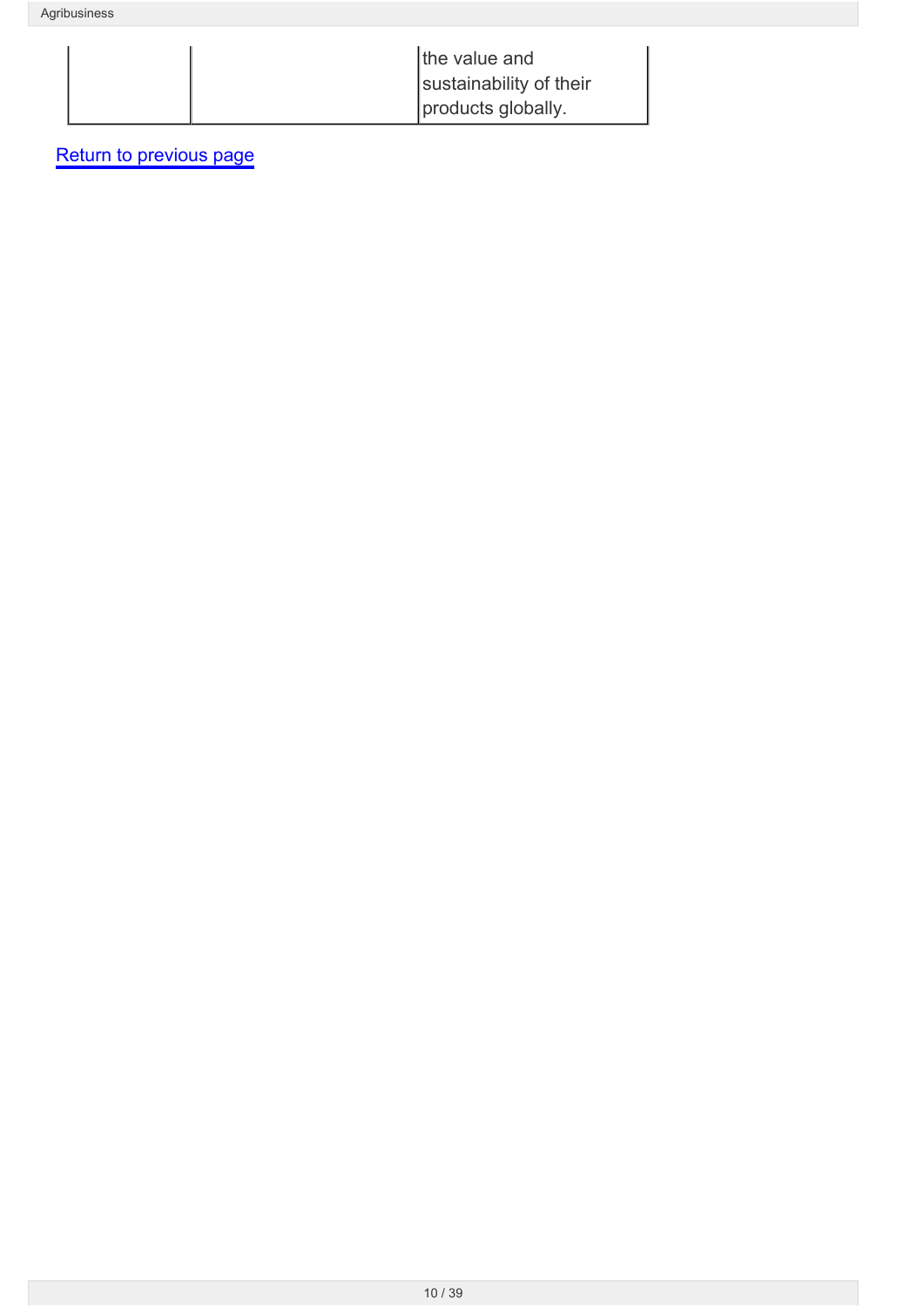#### <span id="page-10-0"></span>Key skills and competencies

Agribusiness programmes at levels 7 or 8 are based around realistic and practical contexts and provide students with the opportunity to develop skills and concepts to explore agribusiness issues and to communicate their ideas to others.

Agribusiness students develop the skills of planning, investigating, designing, drawing, model-making and capabilities in using digital tools and processes. They use creativity, logic, knowledge and problem solving to find innovative solutions to real-life problems, necessary for New Zealand to remain competitive in local, regional and international markets.

Learning programmes in Agribusiness aim to build the knowledge, skills, and experience that underpin economic and environmental sustainable primary production systems, through the understanding of scientific and technological principles to ensure marketable primary and secondary products and services.

The New Zealand Curriculum identifies five key competencies: thinking, using language, symbols, and texts, managing self, relating to others, and participating and contributing.

### **Thinking**

Agribusiness students need to be able to understand agribusiness theory with scientific concepts and technological know-how. The ability to be able to think creatively, critically and problem solve is important to future proof agribusinesses. These skills can be applied to shape actions, make decisions, and construct knowledge, to ensure students are able to capitalise on market opportunities that come along or to ensure that they are challenging current assumptions and perceptions. Students who are able to think outside the square, critically analyse, reflect, and evaluate decisions will be better equipped to be able to cope with any challenge in their enterprises that the future may hold.

### Using language, symbols and texts

Agribusiness uses language and subject specific terminology from a range of areas, such as mathematical, scientific, technological and commerce, to communicate ideas, information and experiences. Students need to be able to use the appropriate language in the given situation to ensure they are able to communicate effectively, solve problems, create processes, and manage day to day operations, as this will improve their success in Agribusiness. Having cultural intelligence will also ensure that agribusiness and scientific or technological research are done successfully within different cultures.

### Managing self

Agribusiness will provide the opportunity for students to be able to enhance their personal growth. Qualities such as being enterprising, self-sufficient, reliable, and resilient are required if they are going to be successful in an agribusiness. Through the provision of strategies and experience, students are able to set goals, high standards and gain motivation to ensure that they are able to future proof, meet challenges, act independently and be a part of successful agribusinesses.

### Relating to others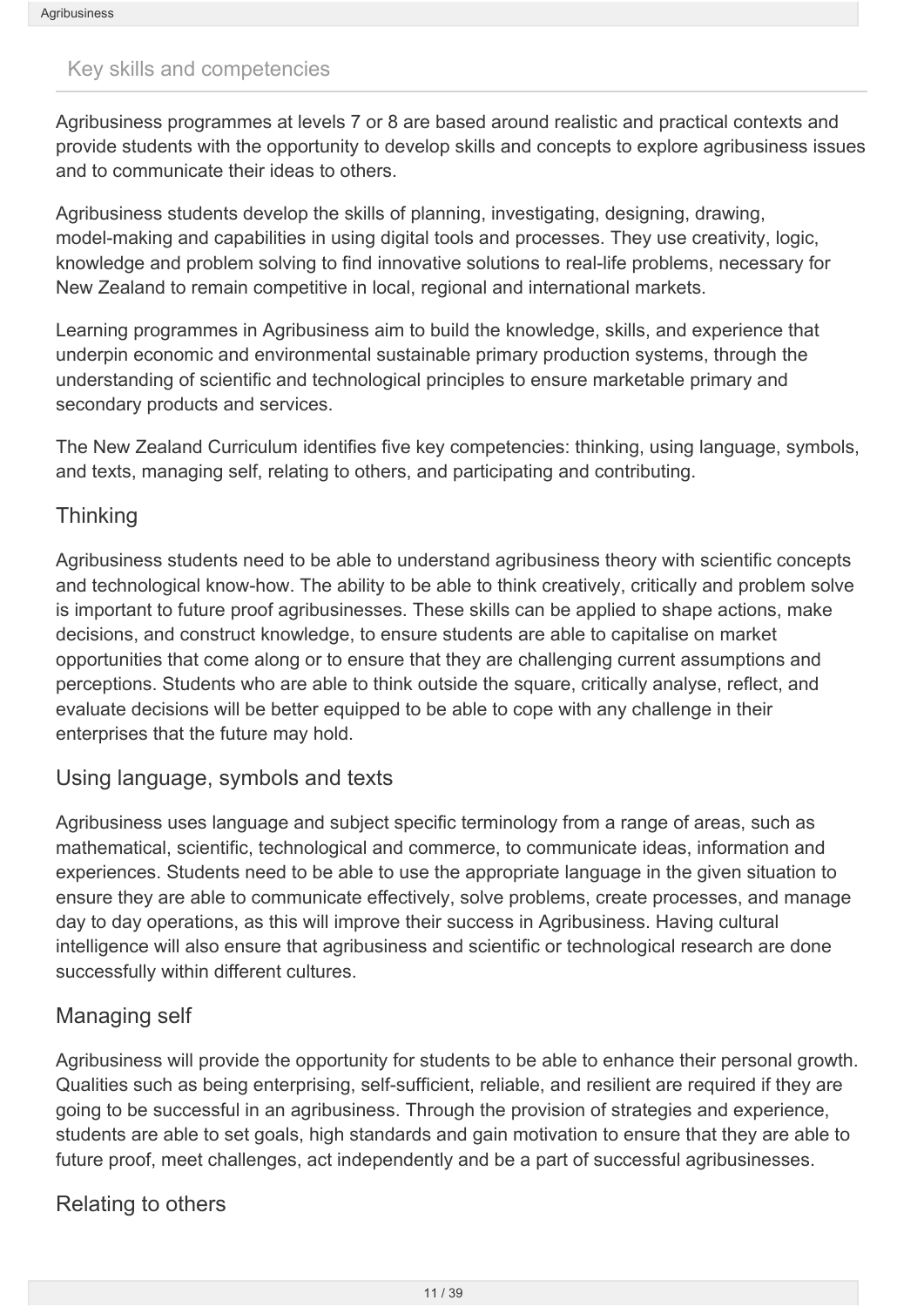The ability to be able to relate to other people is essential in agribusiness, science and technology and across the whole chain in the primary industry. Agribusiness students need to be able to communicate with diverse groups of people, in different contexts and situations, both nationally and internationally. By developing the ability to actively listen, recognise different people's point of view, negotiate and share ideas, they will be able to effectively cooperate and work together to determine their agribusiness success and that of others.

## Participating and contributing

Due to the complexity and multi layered nature of agribusinesses, students need to be able to participate, contribute and be actively involved in their communities. This provides a sense of belonging and support which is required to ensure resilience to meet future local, national or global challenges. Agribusiness students need to be able to understand and balance the rights, roles and responsibilities of all people involved, to have social responsibility and to contribute to the quality and sustainability of social, cultural, physical, and economic environments.

For further detailed information on alignment and links with the New Zealand Curriculum and other learning areas download:

[Alignment and Links with the New Zealand Curriculum and other Learning Areas \(PDF, 141 KB\)](http://seniorsecondary.tki.org.nz/content/download/3799/30982/file/Alignment and Links with the New Zealand Curriculum and other Learning Areas.pdf)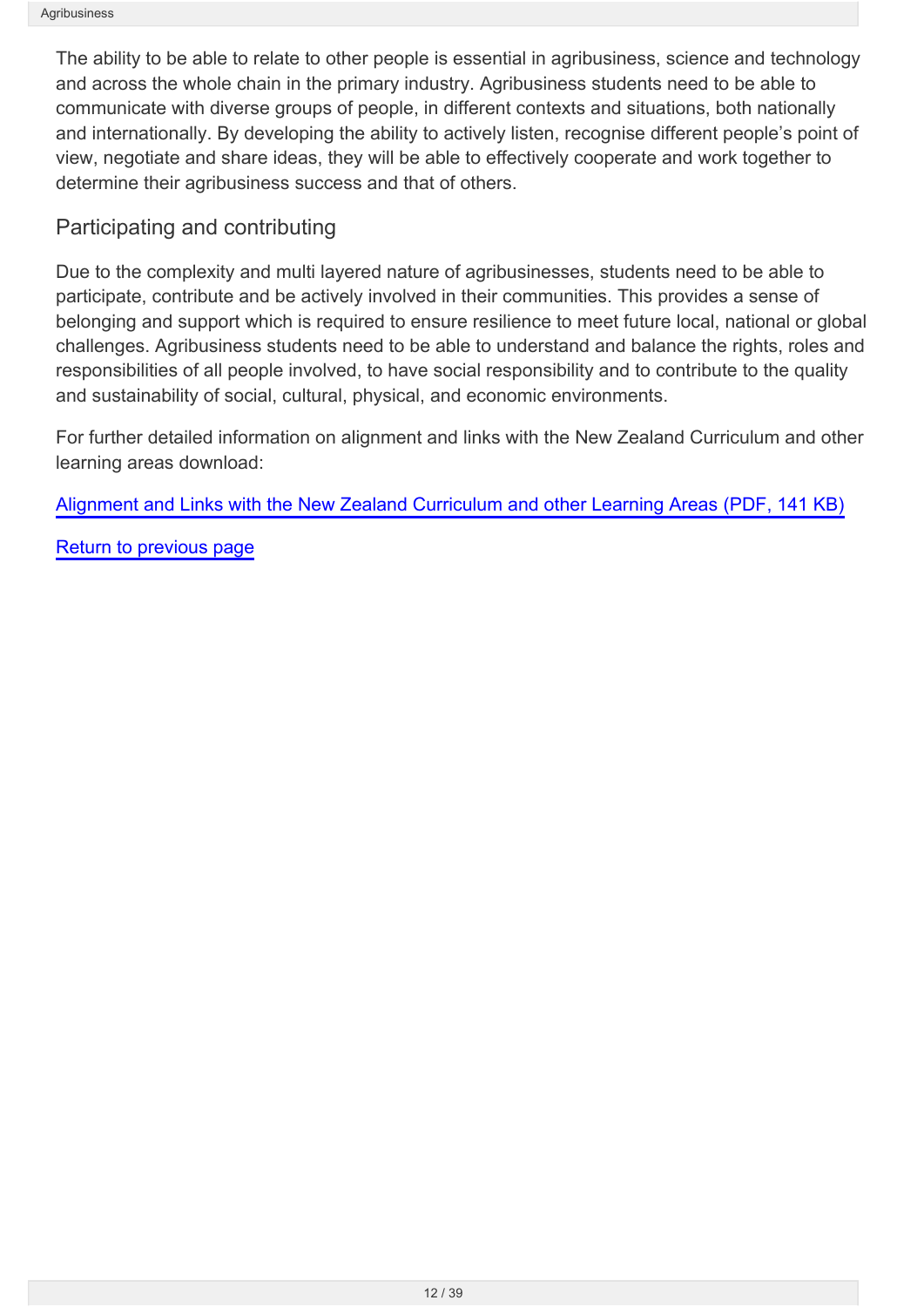#### <span id="page-12-0"></span>Māori Agribusiness

About 1.4 million hectares of New Zealand land is Māori freehold land, the Māori economy is estimated to total \$40 billion and is almost exclusively made up of primary sector assets. As a result, Māori own and operate many agribusinesses.

A Māori agribusiness is a business that identifies itself as a Māori agribusiness. It will have strong Māori culture, values, tradition and tikanga which underpins land management and utilisation and will employ modern primary and secondary production practices and technologies. These include multiple owner, collectively owned trusts and incorporations and sector service providers. It will be owned by Māori, may be predominately staffed by Māori and te reo may often be used in workplace interactions. Part of its kaupapa may be to support the Māori community using other priorities apart from economic such as social, cultural, environmental, spiritual and philanthropic. This is often called the "multiple bottom line" and is an important distinction in the way Māori agribusinesses make their decisions and to achieve the goals and objectives of the owners as a collective. These businesses are measured against multiple goals, not just financial or economic. These are integrated aspects to a Māori agribusiness, and is vital to understand if students are going to be working in Māori agribusinesses.

The subject Agribusiness will have particular emphasis on future proofing, the concepts of land and water value, kaitiakitanga and the relationship of these kaupapa Māori-based systems to agribusinesses. Students will develop an understanding of Māori resource issues and the relevance of Te Tiriti o Waitangi to Māori agribusiness and present day legislation. There are some laws that are only applicable to Māori businesses and these will need to be adhered to such as the Māori Fisheries Act (2004) and fishing quotas.

#### Māori values important to Māori Agribusiness

The concepts below underpin the Māori worldview and value system and drive Māori agribusiness behaviour.

#### Tikanga

The concept of tikanga refers to Māori ethics and customary values and practices such as whakapapa – honouring your genealogy. The tikanga of Māori agribusinesses will have a strong influence on the general conduct of day to day affairs and in the balancing of values in management decisions.

#### Kaupapa

Kaupapa refers to principles, policies and ideas which act as a base or foundation for action. An agribusiness kaupapa is a set of values, principles and plans which people have agreed on as a foundation for their actions within the business.

#### Kaitiakitanga

Kaitiakitanga is the guardianship and stewardship of mahinga kai (food sources), land and waterways. Māori view themselves as kaitiaki (guardians, protectors) of the land for the benefit of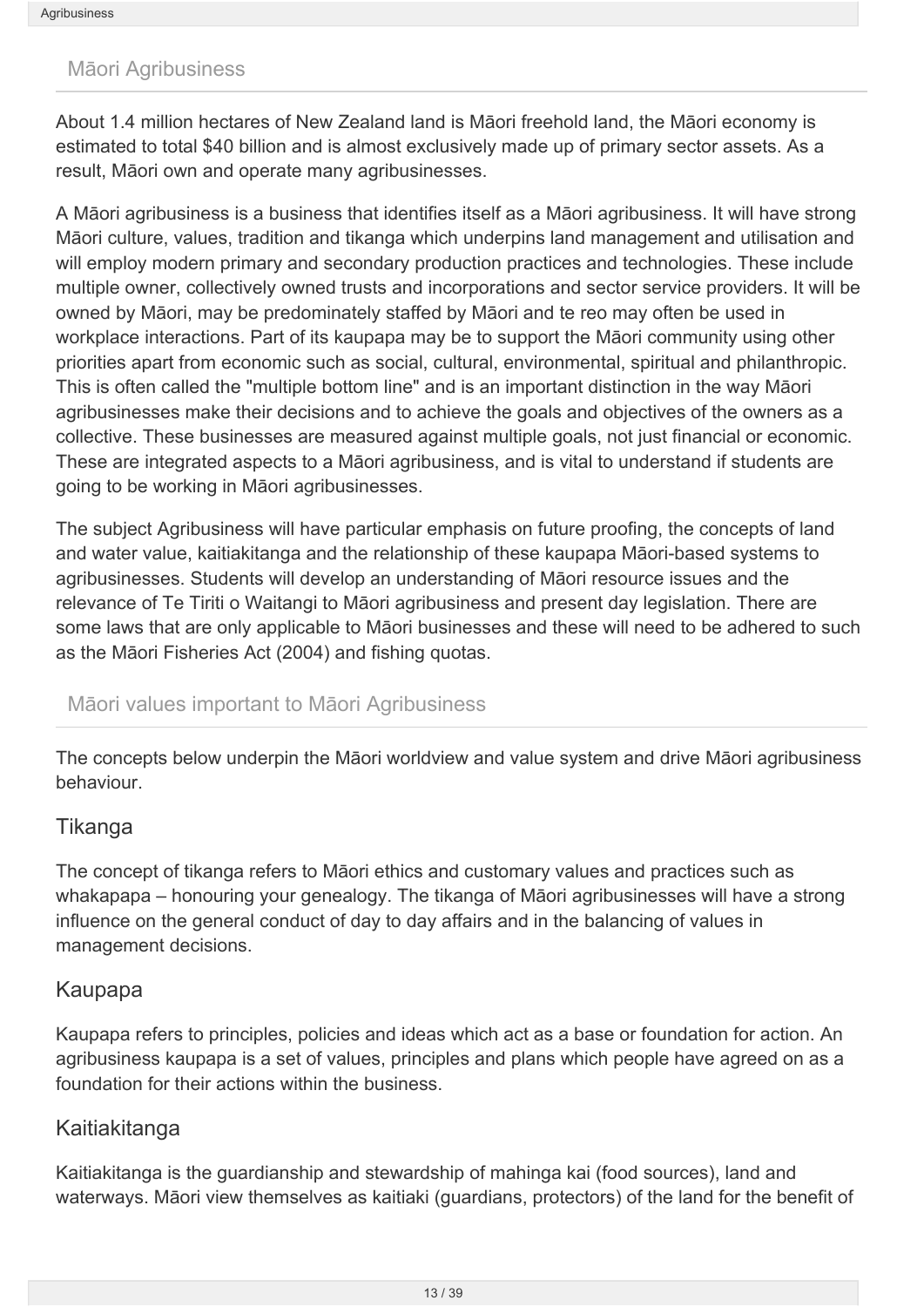future generations. For Māori agribusinesses, in particularly those that are of intergenerational nature, this is a key focus of the business and generally decisions made are on long term stability rather than short term gain.

### Manaakitanga

Manaakitanga is hospitality, kindness, support and care for others. Policies written within the agribusiness will protect and nurture their people, ensure a progression plan through their business or in the industry and assigning a mentor for each person to support learning and life within that agribusiness.

### Whānaungatanga

Whānaungatanga is about attaining, maintaining and caring for whānau through relationships. Opportunities are provided within Māori agribusinesses to make real changes to people's lives and to the lives of their whānau, through strengthening relationships and ties between one another and providing responsibilities as whānau.

### Rangatiratanga

Rangatiratanga is the Māori people's right to participate in making decisions about their agribusinesses and to decide how primary sector services might be provided for their benefit. It enables whānau, hapū, iwi to exercise control over their own assets and agribusinesses, as well as the direction and shape of their own institutions, communities and development as a people.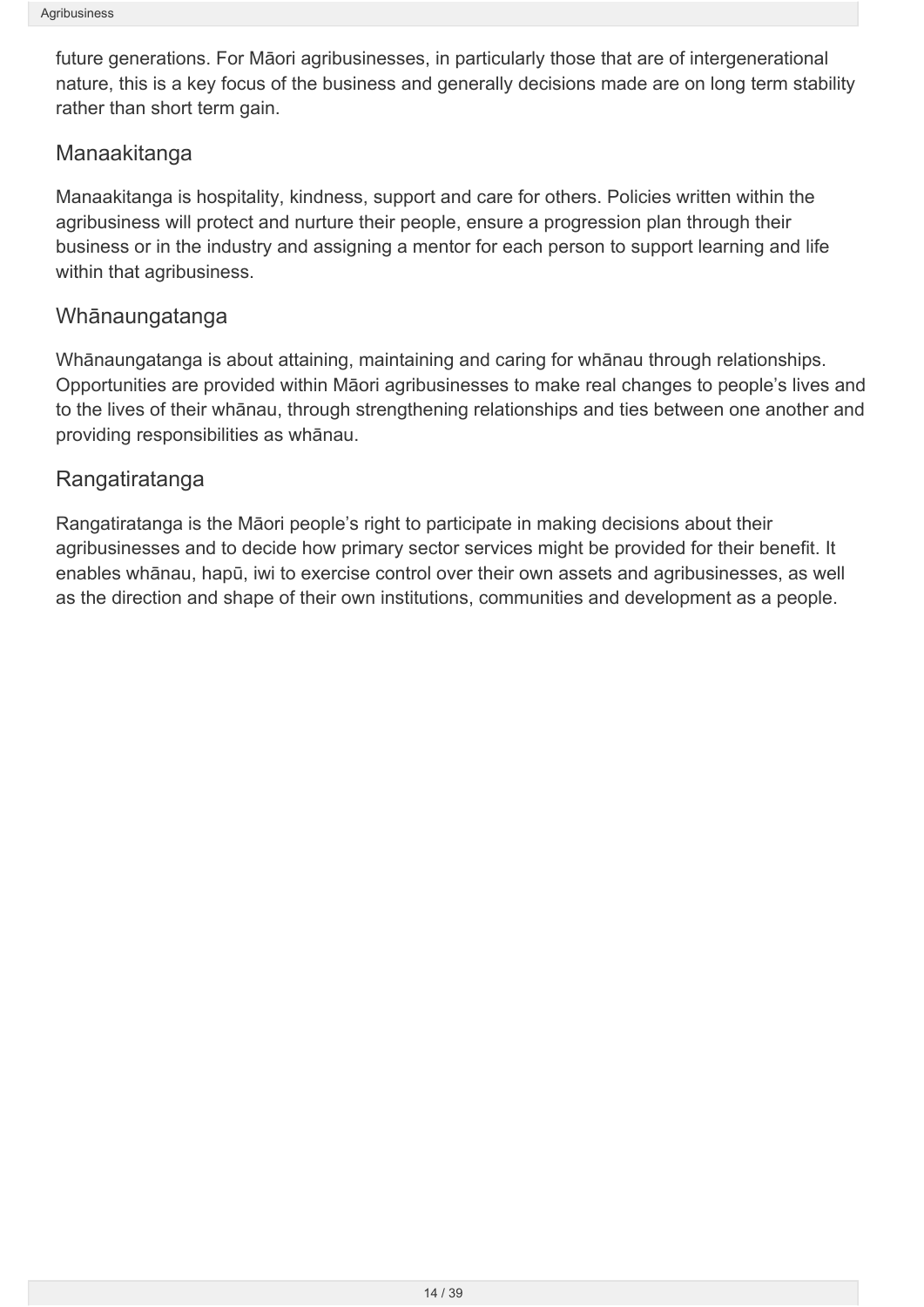<span id="page-14-0"></span>Pedagogy

### Developing Agribusiness programmes of learning

Agribusiness is a multidisciplinary subject, which has strong connections with other learning areas. Opportunities exist for links to be made between Agribusiness and other learning programmes. Agribusiness contexts offer opportunities to integrate learning, concepts and achievement objectives from a range of different subjects or learning areas including Science, Technology, Social sciences and Mathematics and statistics. Integrated learning can be planned for by Agribusiness teachers joining with other teachers from other curriculum areas to jointly plan learning; or teachers in other curriculum areas teach Agribusiness related learning as part of their regular programme.

Due to the flexibility of the New Zealand Curriculum many learning areas have aspects of the Agribusiness learning objectives and indicators. It is therefore possible to not only develop a teaching and learning programme using the Agribusiness learning area but to also use other learning areas such as Education for Sustainability and Geography, much like the Vocational Pathways.

#### Social inquiry process

Through social inquiry, students ask questions, gather information, and examine the background to important societal ideas and events. They are able to explore and analyse values and perspectives relating to these ideas and events; and develop understandings about issues and the ways that people make decisions and participate in social action.

The resource Approaches to Social Inquiry is part of the [Building Conceptual Understandings in](http://ssol.tki.org.nz/Social-studies-years-1-10/Teaching-and-learning/effective_teaching_in_social_studies/Building-conceptual-understandings) [the Social Sciences \(BCUSS\)](http://ssol.tki.org.nz/Social-studies-years-1-10/Teaching-and-learning/effective_teaching_in_social_studies/Building-conceptual-understandings) series. It describes a social inquiry approach to teaching and learning and gives examples of how this approach can be applied in the classroom. These examples illustrate the social inquiry approach in more detail. Teachers can select from and adapt the ideas to develop their own social inquiry process in their Agribusiness teaching and learning programmes that use a social inquiry approach. Guiding questions are included that will support teachers as they do this.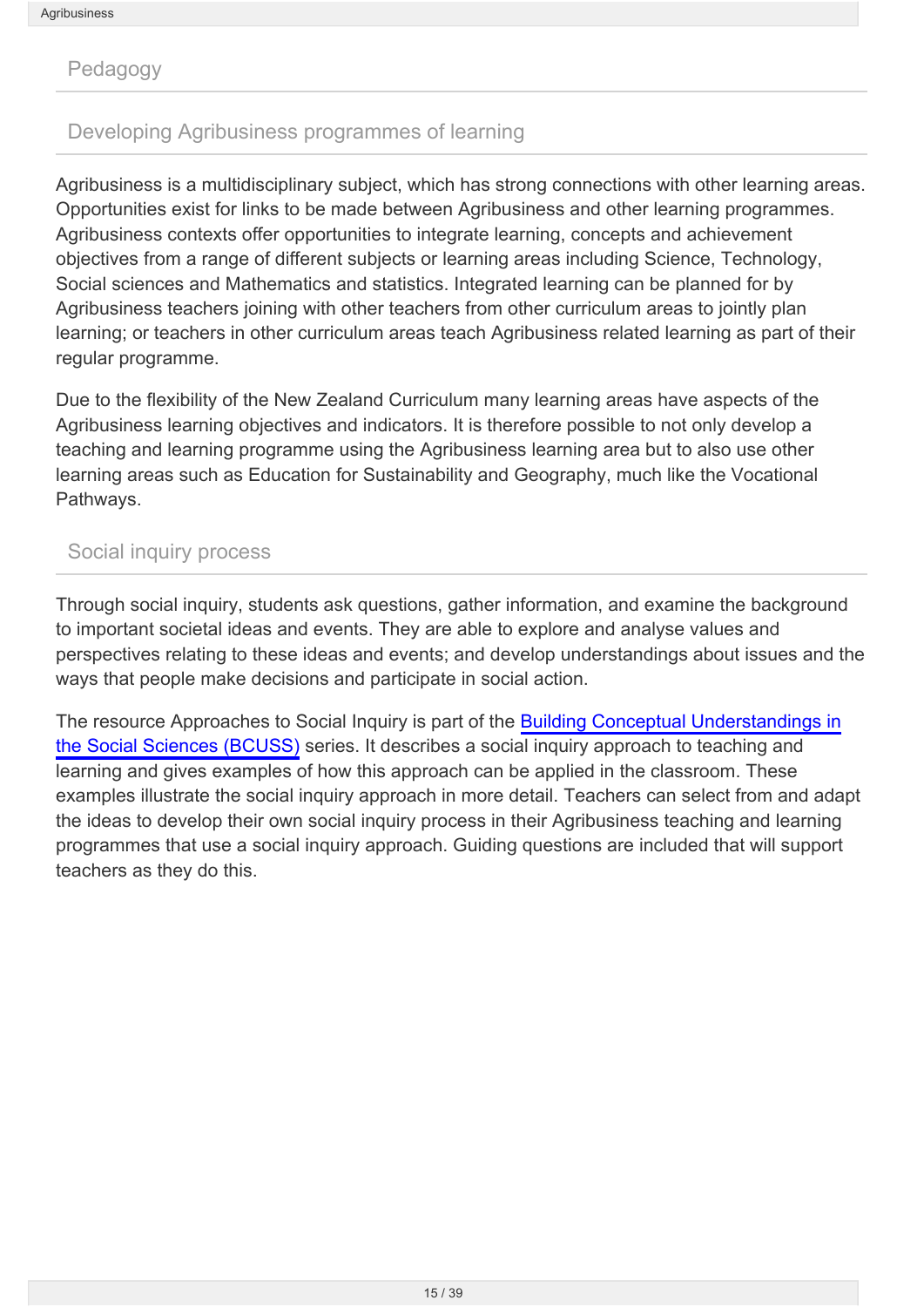#### <span id="page-15-0"></span>Learning programme design

Agribusiness programmes at levels 7 or 8 are based around realistic and practical contexts and provide students with the opportunity to develop skills and concepts to explore agribusiness issues and to communicate their ideas to others.

Agribusiness students develop the skills of planning, investigating, designing, drawing, model-making and capabilities in using digital tools and processes. They use creativity, logic, knowledge and problem solving to find innovative solutions to real-life problems, necessary for New Zealand to remain competitive in local, regional and international markets.

Learning programmes in Agribusiness aim to build:

- understanding of the scientific, economic and technological principles used in Agribusiness that ensure economic, social, ethical, cultural and environmentally sustainable primary production systems and secondary products and services linked to the primary sector
- the ability to apply economic, social, ethical, cultural and environmental considerations to primary and secondary production systems to ensure marketable, environmentally sustainable products and services.

There are three ways in which teachers could develop their programme of learning or to make up their level 2 and 3 Agribusiness courses:

- 1. Teach the complete Agribusiness learning area in a level 2 and/or 3 Agribusiness programme as standalone courses.
- 2. Teach individual unit of works from the level 2 and/or 3 Agribusiness learning area within their own existing courses.
- 3. Teach individual unit of works from other domains (that is, Geography, Science, Accounting etc) that have been re-contextualised into new Agribusiness contexts into an Agribusiness programme or in to their own existing courses.

Example of a level 2 programme of learning using Agribusiness achievement standards

| <b>Strand</b>             | Level <sub>2</sub>                                                                                                                                                                                             |
|---------------------------|----------------------------------------------------------------------------------------------------------------------------------------------------------------------------------------------------------------|
| Innovation                | Demonstrate understanding of future proofing in<br>business.                                                                                                                                                   |
| Science and<br>Technology | Conduct an inquiry into the use of organisms to<br>meet future needs.                                                                                                                                          |
| Finance                   | Management and Demonstrate understanding of cash flow<br>forecasting for a business.<br>Demonstrate understanding of a primary industry<br>business structure that meets the strategic needs<br>of a business. |
| Marketing                 | Conduct market research for a new or existing<br>product.                                                                                                                                                      |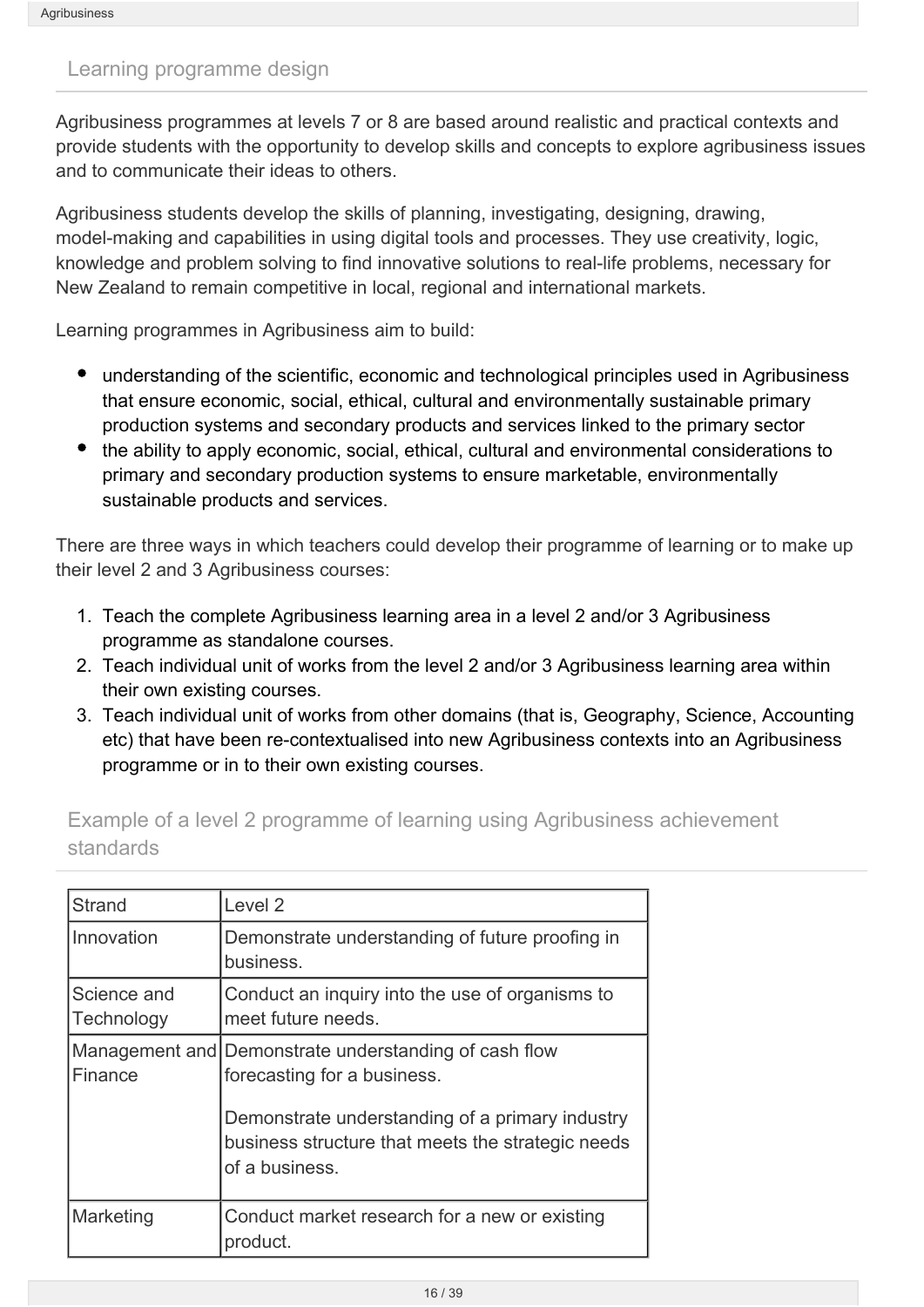Example of a level 3 programme of learning using Agribusiness achievement standards

| Strand                    | Level 3                                                                                                                                          |
|---------------------------|--------------------------------------------------------------------------------------------------------------------------------------------------|
| Innovation                | Analyse future proofing strategies to ensure<br>long-term viability of a business.                                                               |
| Science and<br>Technology | Demonstrate understanding of food science in an<br>agribusiness context.                                                                         |
| Finance                   | Management and Analyse the effect of a strategic capital<br>expenditure decision on a business.                                                  |
| Marketing                 | Analyse how a product meets market needs<br>through innovation in the value chain.<br>Develop a marketing plan for a new or existing<br>product. |

Example of a level 2 programme of learning using re-contextualised achievement standards

| <b>Strand</b>             | Level <sub>2</sub>                                                                                                              |
|---------------------------|---------------------------------------------------------------------------------------------------------------------------------|
| Innovation                | Demonstrate understanding of the nature of<br>technological outcomes.                                                           |
| Science and<br>Technology | Explain how human activity in a biophysical<br>environment has consequences for a sustainable<br>future.                        |
|                           | Demonstrate understanding of how management<br>practices influence plant growth and development<br>in NZ commercial production. |
| Finance                   | Management and Demonstrate understanding of a contemporary<br>accounting issue for decision-making.                             |
| Marketing                 | Conduct market research for a new or existing<br>product.                                                                       |

Example of a level 3 programme of learning using re-contextualised achievement standards

| Strand                    | Level 3                                                                  |
|---------------------------|--------------------------------------------------------------------------|
| Innovation                | Investigate a technological innovation in New<br>Zealand agribusiness.   |
| Science and<br>Technology | Demonstrate understanding of food science in an<br>agribusiness context. |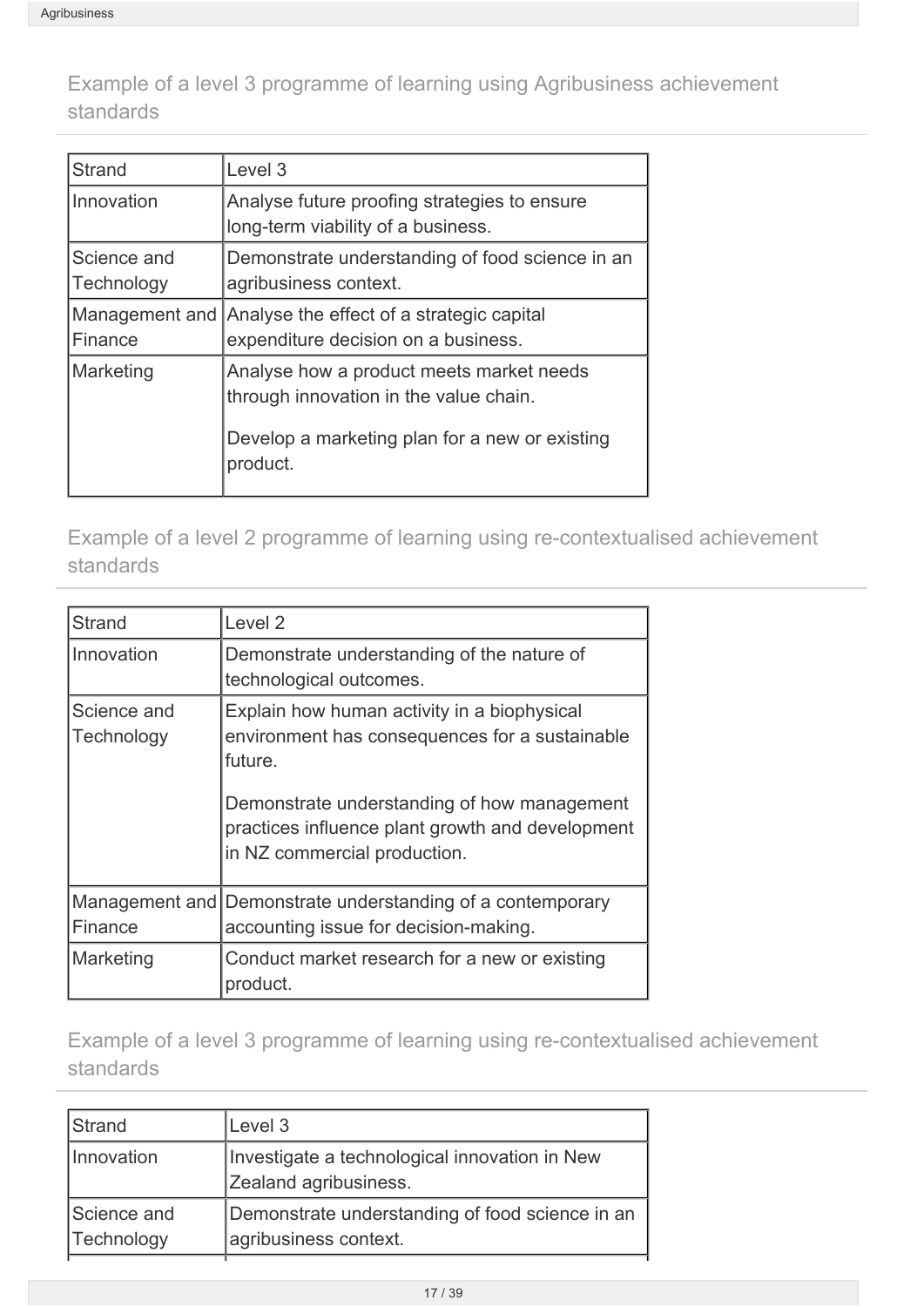|           | Management and Present a agribusiness strategy and pitch to |
|-----------|-------------------------------------------------------------|
| Finance   | produce and sell an agri-innovation product.                |
| Marketing | Analyse a significant agrimarketing event.                  |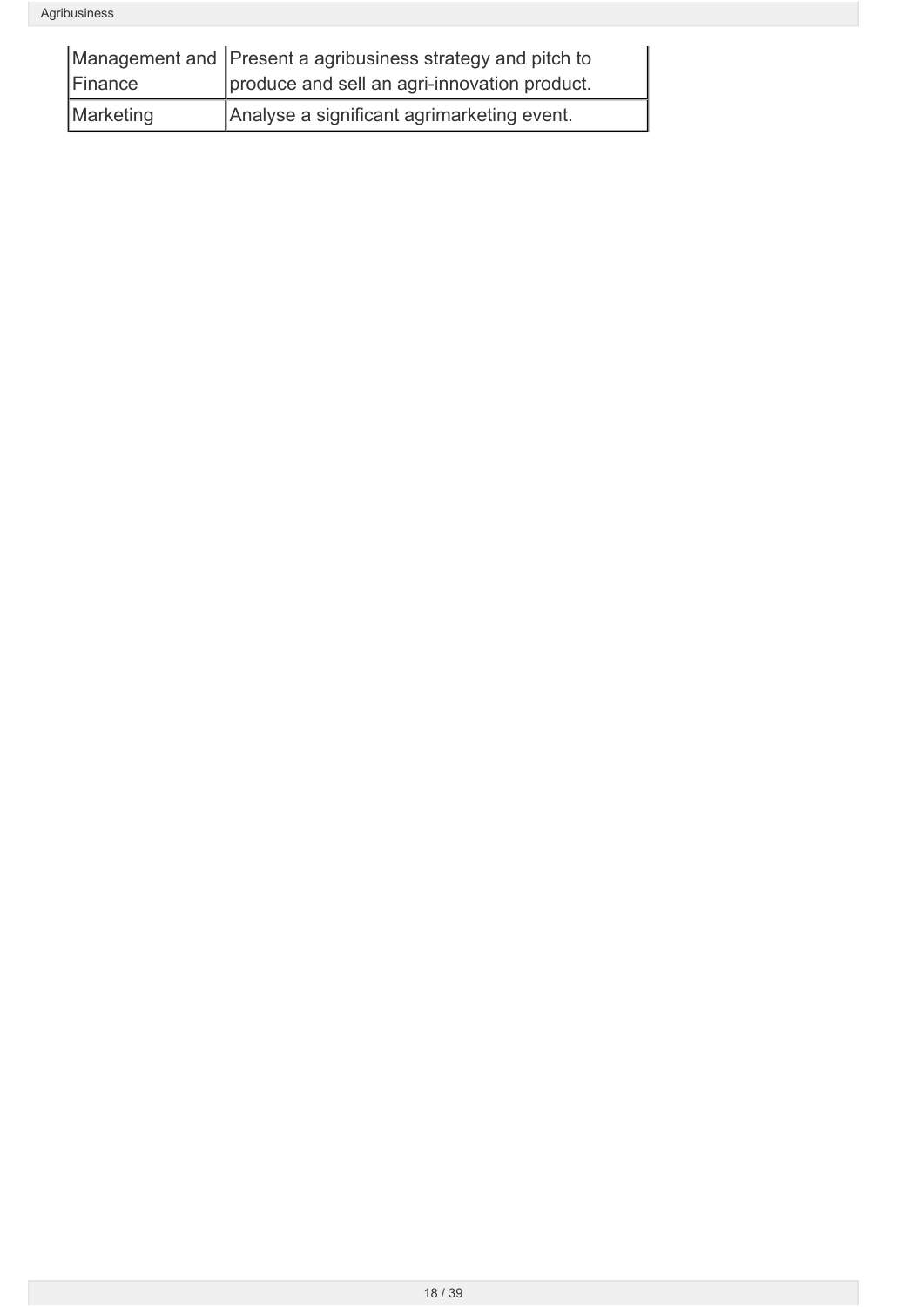#### <span id="page-18-0"></span>Assessment

Agribusiness is a multidisciplinary subject, which has strong connections with other learning areas.

Opportunities exist for links to be made between Agribusiness and other learning programmes. Due to the flexibility of the New Zealand Curriculum many learning areas achievement standards have aspects of the Agribusiness learning objectives and indicators. It is therefore possible to not only assess using the Agribusiness Achievement Standards but to also assess using other learning areas with existing achievement standards, much like the Vocational Pathways.

There are three ways in which teachers could assess their course:

- 1. [Assess the complete Agribusiness learning area in a level 2 and/or 3 Agribusiness](#page-22-0) [programme as standalone courses.](#page-22-0)
- 2. Assess individual unit of works from the level 2 and/or 3 Agribusiness learning area within their own existing courses.
- 3. [Assess individual unit of works from other domains \(that is, Geography, Science, Accounting](http://seniorsecondary.tki.org.nz/Integrated-studies/Agribusiness/Assessment/Examples-of-assessing-level-2-3-programmes-of-learning-using-re-contextualised-achievement-standards#re-contextualised) [etc\) that have been re-contextualised into new Agribusiness contexts into an Agribusiness](http://seniorsecondary.tki.org.nz/Integrated-studies/Agribusiness/Assessment/Examples-of-assessing-level-2-3-programmes-of-learning-using-re-contextualised-achievement-standards#re-contextualised) [programme or in to their own existing courses.](http://seniorsecondary.tki.org.nz/Integrated-studies/Agribusiness/Assessment/Examples-of-assessing-level-2-3-programmes-of-learning-using-re-contextualised-achievement-standards#re-contextualised)

Using the Agribusiness achievement standards

The Agribusiness learning area could be assessed using the Agribusiness achievement standards. This could be done in two ways:

- 1. Assess the complete Agribusiness learning area using the level 2 and/or 3 Agribusiness achievement standards as standalone courses.
- 2. Assess individual unit of works from the level 2 and/or 3 Agribusiness learning area within their own existing courses.

| Agribusiness achievement standards matrix |  |  |
|-------------------------------------------|--|--|
|                                           |  |  |

| <b>Strand</b>             | Level 2                                                                                                                         | Level 3                                                                                                                 |
|---------------------------|---------------------------------------------------------------------------------------------------------------------------------|-------------------------------------------------------------------------------------------------------------------------|
| Innovation                | AS91865 Demonstrate<br>understanding of future<br>proofing influences that<br>affect business viability.<br>4 credits; Internal | AS91869 Analyse future<br>proofing strategies to<br>ensure long-term viability<br>of a business.<br>4 credits; Internal |
| Science and<br>Technology | AS91866 Conduct an<br>inquiry into the use of<br>organisms to meet future<br>needs.<br>4 credits; Internal                      |                                                                                                                         |
| Management                | AS91867 Demonstrate                                                                                                             | AS91870 Analyse the                                                                                                     |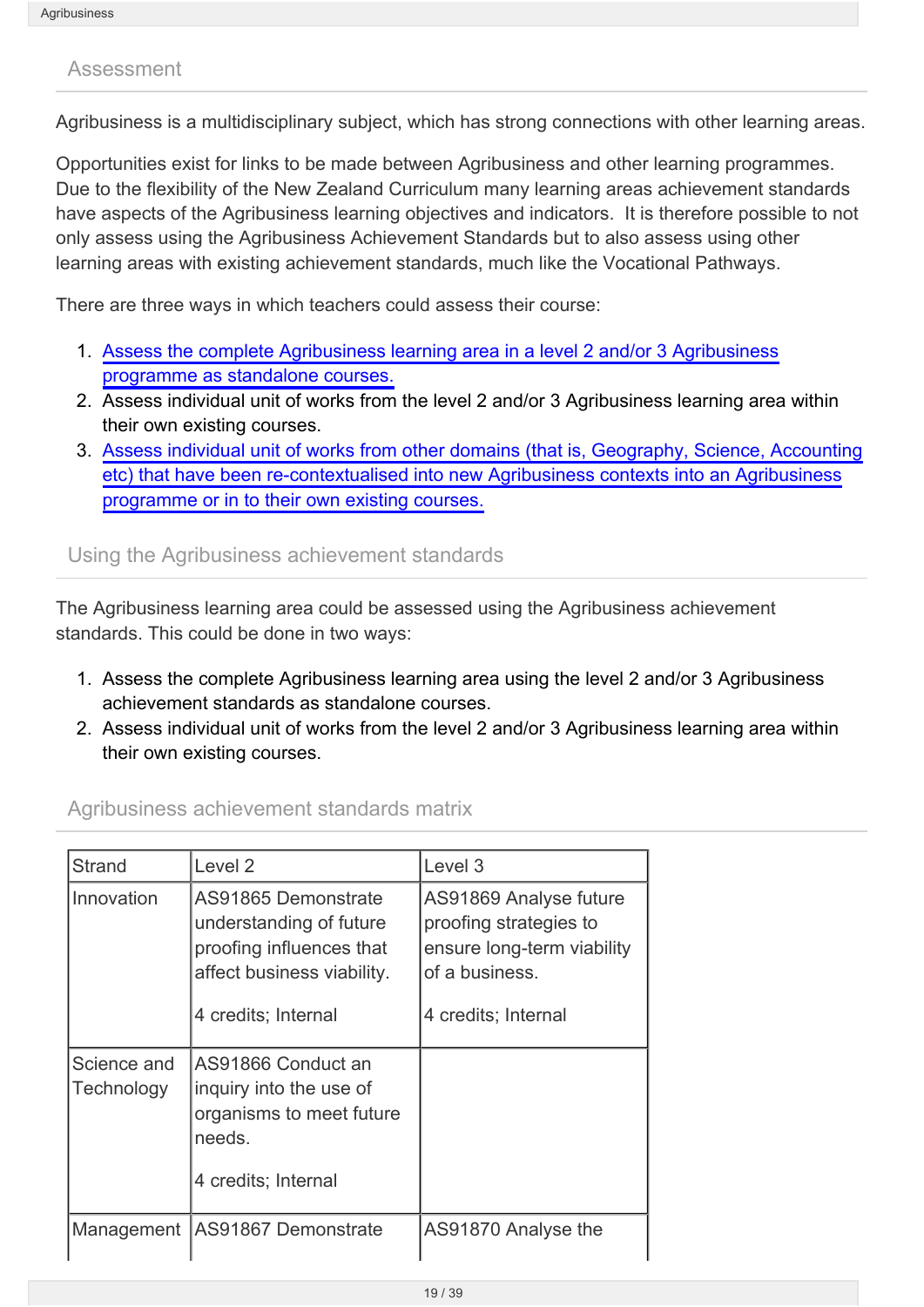| and Finance | understanding of a primary effect of a strategic capital<br>industry business structure expenditure decision on a<br>that meets the strategic<br>needs of a business.<br>3 credits; Internal | business.<br>4 credits; Internal                                                                                        |
|-------------|----------------------------------------------------------------------------------------------------------------------------------------------------------------------------------------------|-------------------------------------------------------------------------------------------------------------------------|
|             | AS91868 Demonstrate<br>understanding of cash flow<br>forecasting for a business.<br>4 credits; Internal                                                                                      |                                                                                                                         |
| Marketing   |                                                                                                                                                                                              | AS91871 Analyse how a<br>product meets market<br>needs through innovation<br>in the value chain.<br>4 credits; Internal |
|             | 15 credits                                                                                                                                                                                   | 12 credits                                                                                                              |

Agribusiness achievement standards in the Business Studies matrix

| Level <sub>2</sub>                                                                                              | Level <sub>3</sub>                                                                                                                                             |
|-----------------------------------------------------------------------------------------------------------------|----------------------------------------------------------------------------------------------------------------------------------------------------------------|
| $AS90843 - 2.1$                                                                                                 | $AS91379 - 3.1$                                                                                                                                                |
| Demonstrate<br>understanding of<br>the internal<br>operations of a<br>large business.<br>4 credits;<br>External | Demonstrate<br>understanding<br>of how internal<br>factors interact<br>within a<br>business that<br>operates in a<br>global context.<br>4 credits;<br>External |
| AS90844-2.2                                                                                                     | AS91380-3.2                                                                                                                                                    |
| Demonstrate<br>understanding of<br>how a large<br>business<br>responds to<br>external factors.                  | Demonstrate<br>understanding<br>of strategic<br>response to<br>external factors<br>by a business                                                               |
| 4 credits;<br>External                                                                                          |                                                                                                                                                                |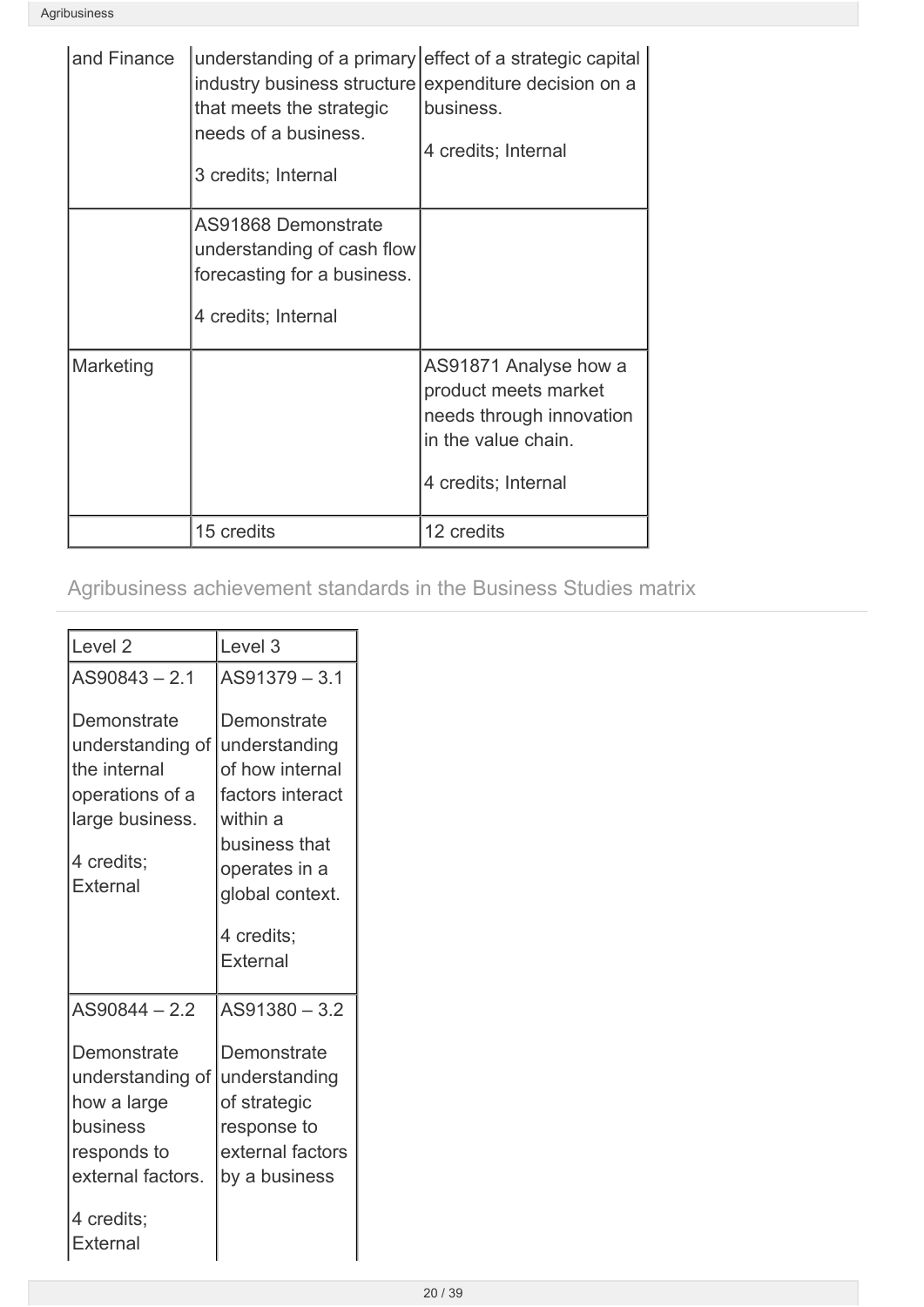|                                                                                                                                         | that operates in<br>a global<br>context.                                                                                                           |
|-----------------------------------------------------------------------------------------------------------------------------------------|----------------------------------------------------------------------------------------------------------------------------------------------------|
|                                                                                                                                         | 4 credits;<br>External                                                                                                                             |
| AS90845 - 2.3                                                                                                                           | AS91381-3.3                                                                                                                                        |
| Apply business<br>knowledge to a<br>critical<br>problem(s) in a<br>given large<br>business<br>context.<br>4 credits;<br><b>External</b> | Apply business<br>knowledge to<br>address a<br>complex<br>problem(s) in a<br>given global<br>business<br>context.<br>4 credits;<br><b>External</b> |
| $AS90846 - 2.4$                                                                                                                         | $AS91382 - 3.4$                                                                                                                                    |
| <b>Conduct market</b><br>research for a<br>new or existing<br>product.<br>3 credits;<br>Internal                                        | Develop a<br>marketing plan<br>for a new or<br>existing<br>product.<br>6 credits;<br>Internal                                                      |
| AS90847-2.5                                                                                                                             | $AS91383 - 3.5$                                                                                                                                    |
| Investigate the<br>application of<br>motivation<br>theory in a<br>business.                                                             | Analyse a<br>human<br>resource issue<br>affecting<br>businesses.                                                                                   |
| 3 credits;<br>Internal                                                                                                                  | 3 credits;<br>Internal                                                                                                                             |
| AS90848-2.6                                                                                                                             | AS91384 - 3.6                                                                                                                                      |
| Carry out, review Carry out, with<br>and refine a<br>business activity<br>within a                                                      | consultation, an<br>innovative and<br>sustainable<br>business<br>activity.                                                                         |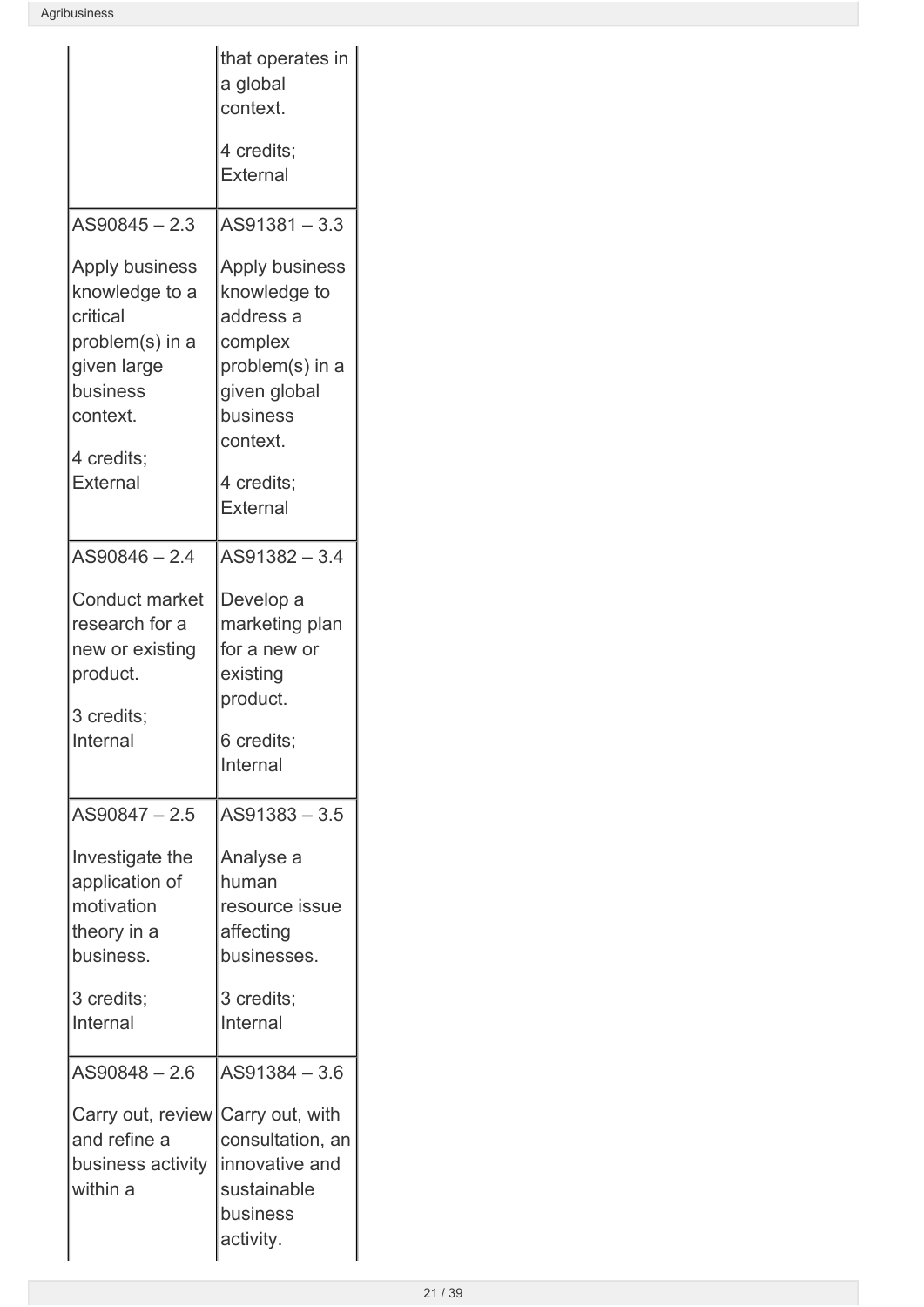| community<br>context with<br>guidance.                                                                                                        | 9 credits;<br>Internal                                                                                                 |
|-----------------------------------------------------------------------------------------------------------------------------------------------|------------------------------------------------------------------------------------------------------------------------|
| 9 credits;<br>Internal                                                                                                                        |                                                                                                                        |
| $AS91865 - 2.7$                                                                                                                               | $AS91385 - 3.7$                                                                                                        |
| Demonstrate<br>understanding of<br>future proofing<br>influences that<br>affect business<br>viability.<br>4                                   | Investigate the<br>exporting<br>potential of a<br><b>New Zealand</b><br>business in a<br>market, with<br>consultation. |
| credits; Internal                                                                                                                             | 3 credits;<br>Internal                                                                                                 |
| AS91866-2.8                                                                                                                                   | AS91869 - 3.8                                                                                                          |
| Conduct an<br>inquiry into the<br>use of<br>organisms to<br>meet future<br>needs.                                                             | Analyse future<br>proofing<br>strategies to<br>ensure long<br>term viability of<br>a business.                         |
| 4 credits;<br>Internal                                                                                                                        | 4 credits;<br>Internal                                                                                                 |
| AS91867-2.9                                                                                                                                   | $AS91870 - 3.9$                                                                                                        |
| Demonstrate<br>understanding of<br>a primary<br>industry<br>business<br>structure that<br>best meets the<br>strategic needs<br>of a business. | Analyse the<br>effect of a<br>strategic capital<br>expenditure<br>decision on a<br>business.<br>4 credits;<br>Internal |
| 4 credits;<br>Internal                                                                                                                        |                                                                                                                        |
| $AS91868 - 2.10$<br>Demonstrate<br>understanding of Analyse how a                                                                             | AS91871-<br>3.10                                                                                                       |
|                                                                                                                                               |                                                                                                                        |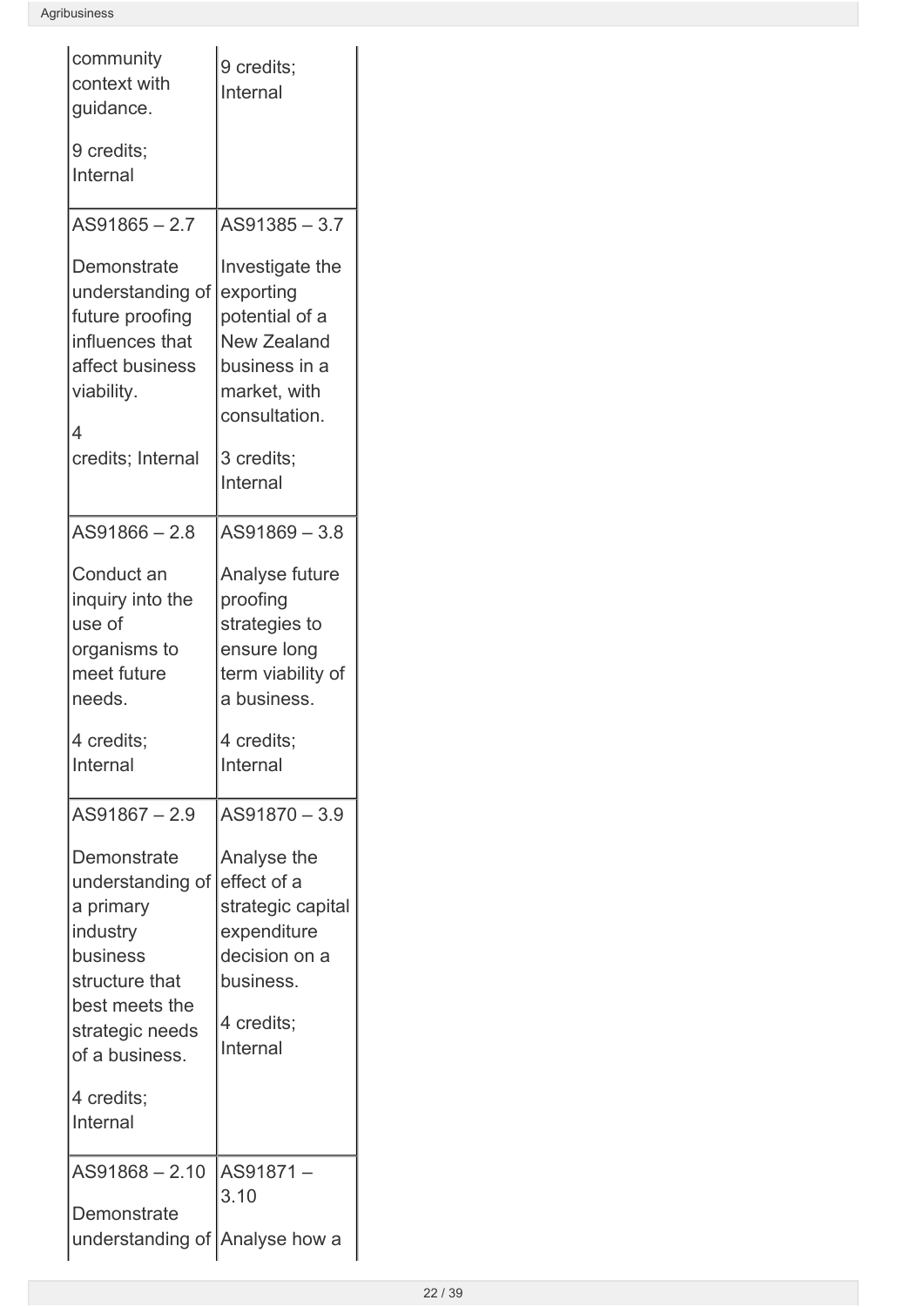| cash flow         | product meets    |
|-------------------|------------------|
| forecasting for a | market needs     |
| business.         | through          |
|                   | innovation in    |
| 4 credits;        | the value chain. |
| Internal          |                  |
|                   | 4 credits;       |
|                   | Internal         |
|                   |                  |

## <span id="page-22-0"></span>Agribusiness achievement standards

Internal achievement standard assessment resources can be found here.

Level 2

- [AS 91865 Agribusiness 2.7](http://seniorsecondary.tki.org.nz/Integrated-studies/Agribusiness/Assessment/AS-91865)  $\bullet$
- [AS 91866 Agribusiness 2.8](http://seniorsecondary.tki.org.nz/Integrated-studies/Agribusiness/Assessment/AS-91866)
- [AS 91867 Agribusiness 2.9](http://seniorsecondary.tki.org.nz/Integrated-studies/Agribusiness/Assessment/AS-91867)  $\bullet$
- [AS 91868 Agribusiness 2.10](http://seniorsecondary.tki.org.nz/Integrated-studies/Agribusiness/Assessment/AS-91868)

Level 3

- [AS 91869 Agribusiness 3.8](http://seniorsecondary.tki.org.nz/Integrated-studies/Agribusiness/Assessment/AS-91869)
- [AS 91870 Agribusiness 3.9](http://seniorsecondary.tki.org.nz/Integrated-studies/Agribusiness/Assessment/AS-91870)
- [AS 91871 Agribusiness 3.10](http://seniorsecondary.tki.org.nz/Integrated-studies/Agribusiness/Assessment/AS-91871)

Examples of assessing level 2 and 3 programmes of learning

- [Assessing level 2/3 programmes of learning using Agribusiness achievement standards](http://seniorsecondary.tki.org.nz/Integrated-studies/Agribusiness/Assessment/Examples-of-assessing-level-2-3-programmes-of-learning-using-Agribusiness-achievement-standards)
- [Assessing level 2/3 programmes of learning using re-contextualised achievement standards](http://seniorsecondary.tki.org.nz/Integrated-studies/Agribusiness/Assessment/Examples-of-assessing-level-2-3-programmes-of-learning-using-re-contextualised-achievement-standards)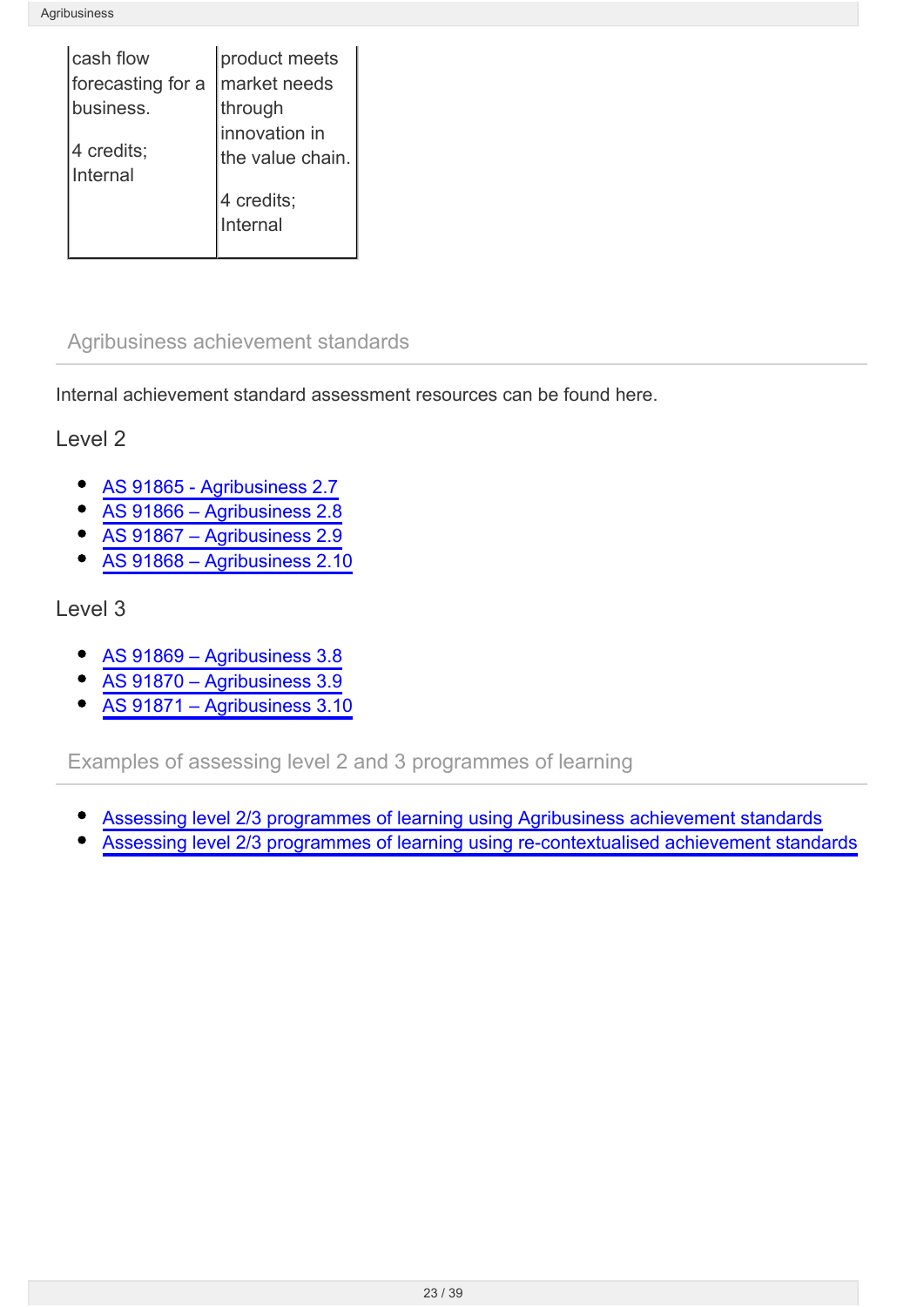#### <span id="page-23-0"></span>Achievement Standard 91865 – Agribusiness 2.7

Demonstrate understanding of future proofing influences that affect business viability.

This achievement standard relates to achievement objective 7-1 Examine the impact of influences on agribusinesses to meet present and future needs, viability, and protection of the environment.

Students will gain knowledge, skills, and experience to explain future proofing influences and how these influences could affect the viability of an identified business.

### Context for learning

An example of a learning context could be any business that future proofs due to an awareness of potential and/or actual influence that could affect the businesses ability to continue to meet current and future needs. For example, a cheese producer that is required to consider factors for future proofing because they have to think of ethical influences such as sourcing appropriate raw materials from ethical sustainable farmers so that they can be assured of a continuous business to meet their increasing number of ethically conscious consumers.

#### Agribusiness knowledge, concepts, and content

Students are expected to demonstrate understanding of the following agribusiness knowledge, concepts, and content:

- future proofing
- influences on a business
- business viability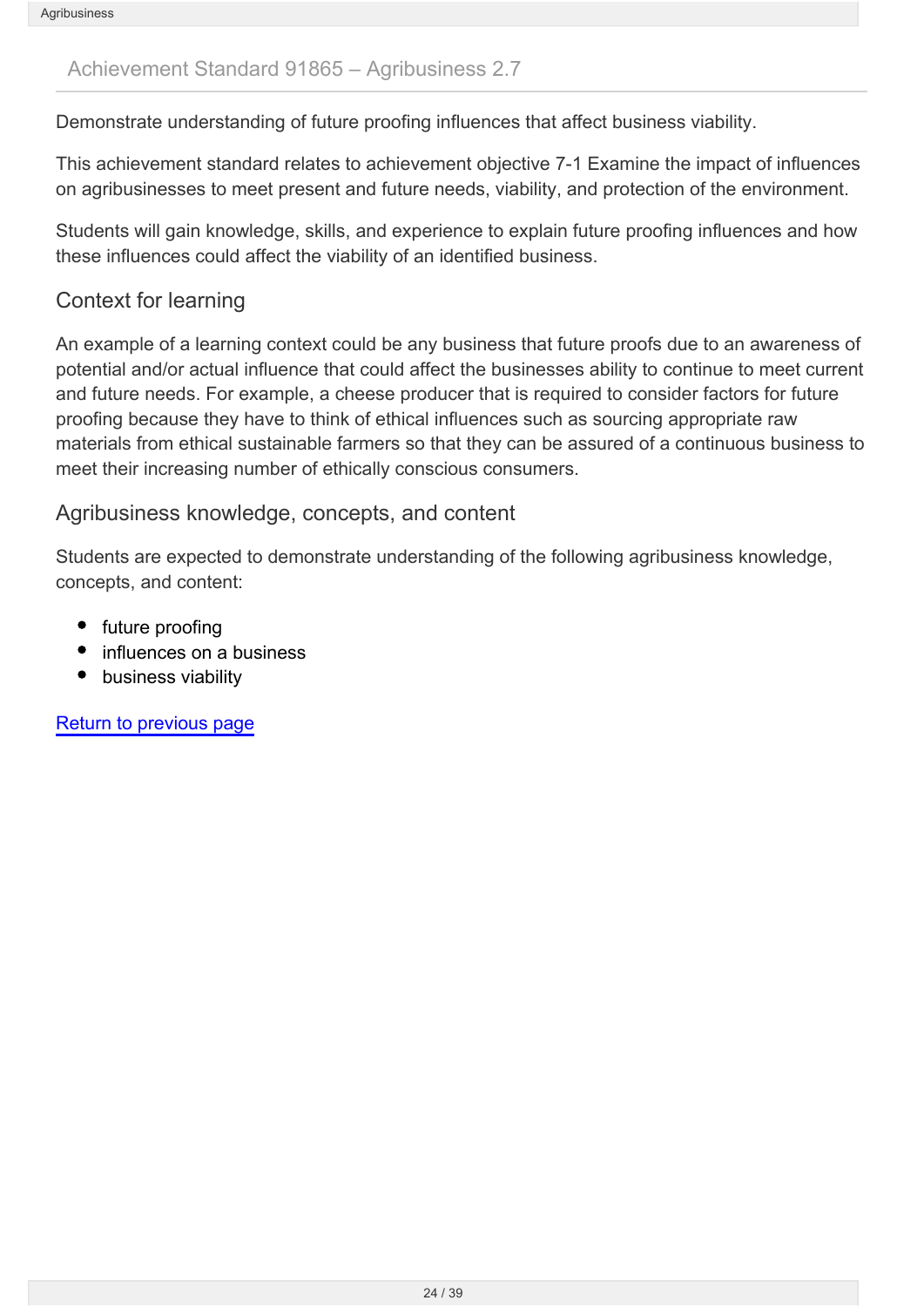#### <span id="page-24-0"></span>Achievement Standard 91866 – Agribusiness 2.8

Conduct an inquiry into the use of organisms to meet future needs.

This achievement standard relates to achievement objective 7-2 Examine how scientific principles, concepts and knowledge are applied in agribusinesses to ensure present and future primary and secondary production.

Students will gain knowledge, skills, and experience to be able to understand the importance of adapting, changing, manipulating and use of organisms to meet our future needs through the social inquiry process.

### Context for learning

An example of a learning context would be to find out whether a manipulated organism has the potential to meet the future needs of New Zealanders by mitigating the impact an external factor has and to predict what the short and long term impacts of the use of this organism would be. For example, student could conduct an inquiry into whether the use of dung beetles for effluent decomposition will meet New Zealand's future needs for sustainable agricultural production. The inquiry would take into account the differing points of view, values and perspectives, whether dung beetles had the potential to improve the external influence and provided a prediction of the short and long term impacts of the introduction of this beetle to New Zealand's pasture production.

#### Agribusiness knowledge, concepts, and content

Students are expected to demonstrate understanding of the following agribusiness knowledge, concepts, and content:

- the inquiry process
- different views, values and perspectives
- New Zealand's future need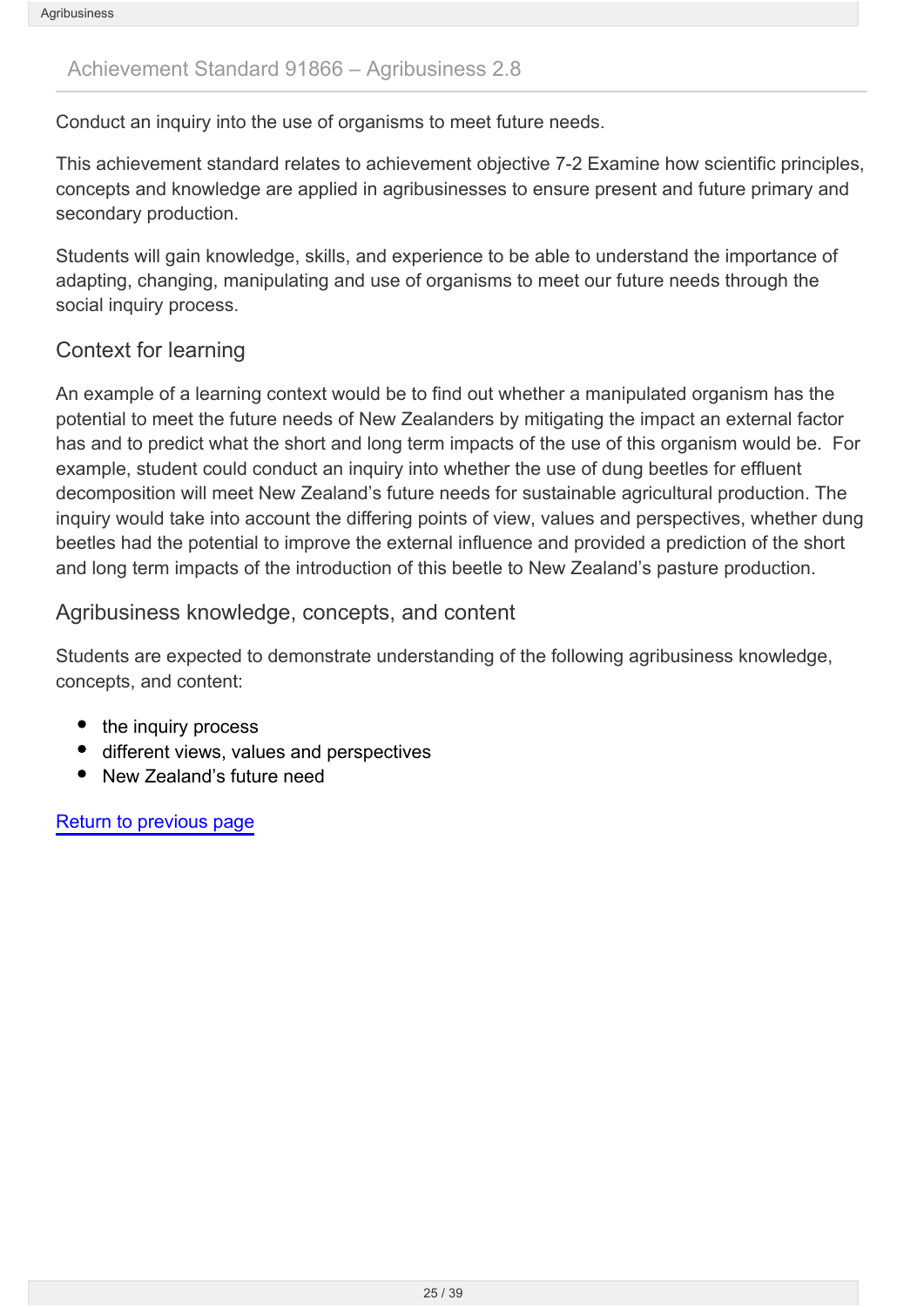#### <span id="page-25-0"></span>Achievement Standard 91867 – Agribusiness 2.9

Demonstrate understanding of a primary industry business structure that best meets the strategic needs of a business.

This achievement standard relates to achievement objective 7-3 Examine decision-making by agribusinesses in the primary industries in determining their business structure and carrying out cash flow forecasting to meet their strategic needs or keeping their businesses viable.

Students will gain knowledge, skills, and experience to explain a primary industry business structure that best meets the strategic needs of a business.

### Context for learning

An example of a learning context could be to look at primary industry business and their business structure to find out whether this best meets the strategic needs of the business, taking into consideration the long and short term implications. For example using Ballance Agri-Nutrients which is a fertiliser cooperative, students would need to evaluate their primary industry business structure and see if it best meets the strategic needs of the business comparing it to other business structures that they have learnt about. Students will then evaluate whether the business structure of a cooperative is still a relevant business structure for Ballance Agri-Nutrients given the strategic needs of the business or whether another structure may be more relevant taking into consideration the short and long term implications.

#### Agribusiness knowledge, concepts, and content

Students are expected to demonstrate understanding of the following agribusiness knowledge, concepts, and content:

- primary industry business
- business structure (ownership and/or governance)
- strategic needs
- short and long term implications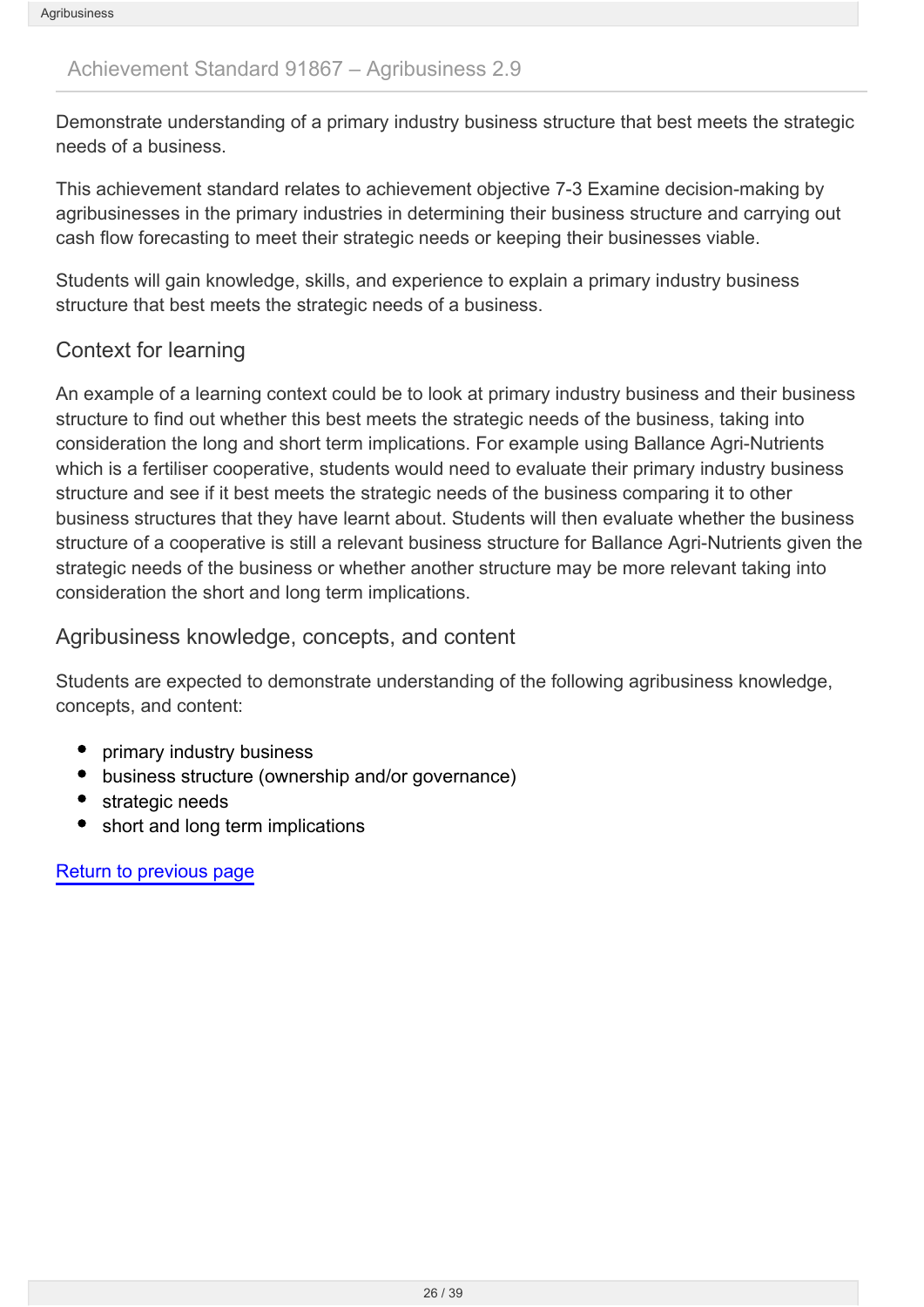### <span id="page-26-0"></span>Achievement Standard 91868 – Agribusiness 2.10

Demonstrate understanding of cash flow forecasting for a business.

This achievement standard relates to achievement objective 7-3 Examine decision-making by agribusinesses in the primary industries in determining their business structure and carrying out cash flow forecasting to meet their strategic needs or keeping their businesses viable.

Students will gain knowledge, skills, and experience to use software to prepare a cash flow forecast, show the effect of a variation of an external factor on the cash flow forecast and explain the effect of variation of an external factor on the business.

### Context for learning

An example of a learning context could be any business that is affected by an external factor. For example, a kiwifruit orchard affected by the marmorated stink bug (a biosecurity risk). This will allow students to look at the cash flow forecast that they prepared for the kiwifruit orchard, and then add in the variation due to this biological factor. Students are then required to justify their response that the kiwifruit orchard could make to this biological factor, which would require students to make changes to the original cash flow forecast prepared.

#### Agribusiness knowledge, concepts, and content

Students are expected to demonstrate understanding of the following agribusiness knowledge, concepts, and content:

- cash flow forecasting (receipts and payments)
- cash flow spreadsheeting
- external factors (for example, price, exchange rates, costs, financing, environmental conditions)
- business response to external factors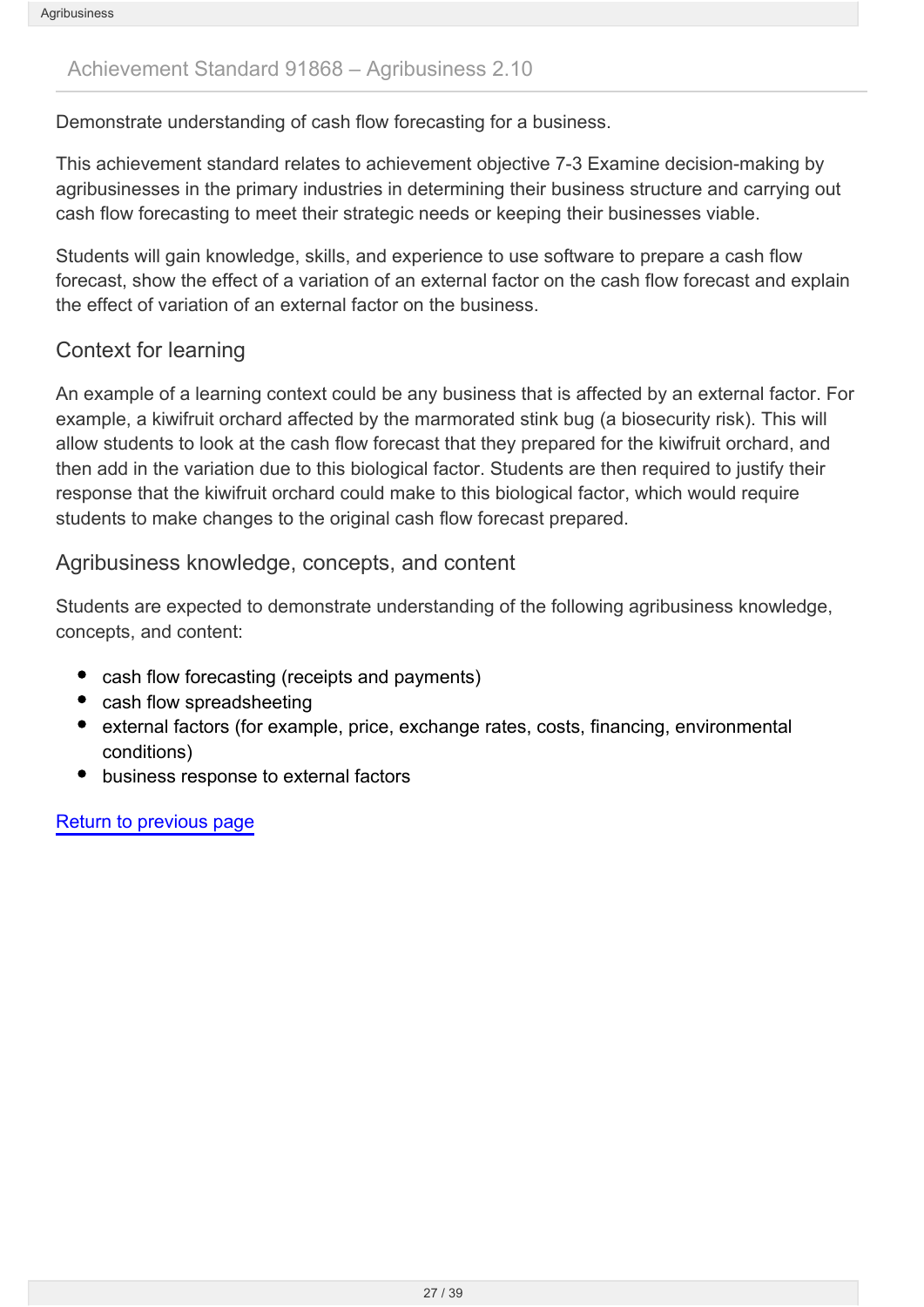#### <span id="page-27-0"></span>Achievement Standard 91869 – Agribusiness 3.8

Analyse future proofing strategies to ensure long term viability of a business.

This achievement standard relates to achievement objective 8-1 Critically examine innovative solutions and strategies for future proofing agribusinesses to meet current and/or future needs.

Students will gain knowledge, skills, and experience to analyse innovative solutions and strategies for mitigation of current and/or future issues that best meets future needs of an identified business to ensure long term viability.

### Context for learning

An example of a learning context could be any business that requires future proofing strategies to ensure that they best meet future needs of an identified business to ensure long term viability. For example, due to the discovery of Mycoplasma bovis cattle disease in the South Island, Livestock Improvement – a livestock genetics co-operative needs to ensure their farmer customers that their bull genetics do not have this disease. Possible future proofing strategies need to be put forward, with students recommending, evaluating and justifying an appropriate strategy that best meets future needs of Livestock Improvement to ensure long term viability of their business to this possible threat to their business.

#### Agribusiness knowledge, concepts, and content

Students are expected to demonstrate understanding of the following agribusiness knowledge, concepts, and content:

- future proofing strategies
- business viability
- future needs of a business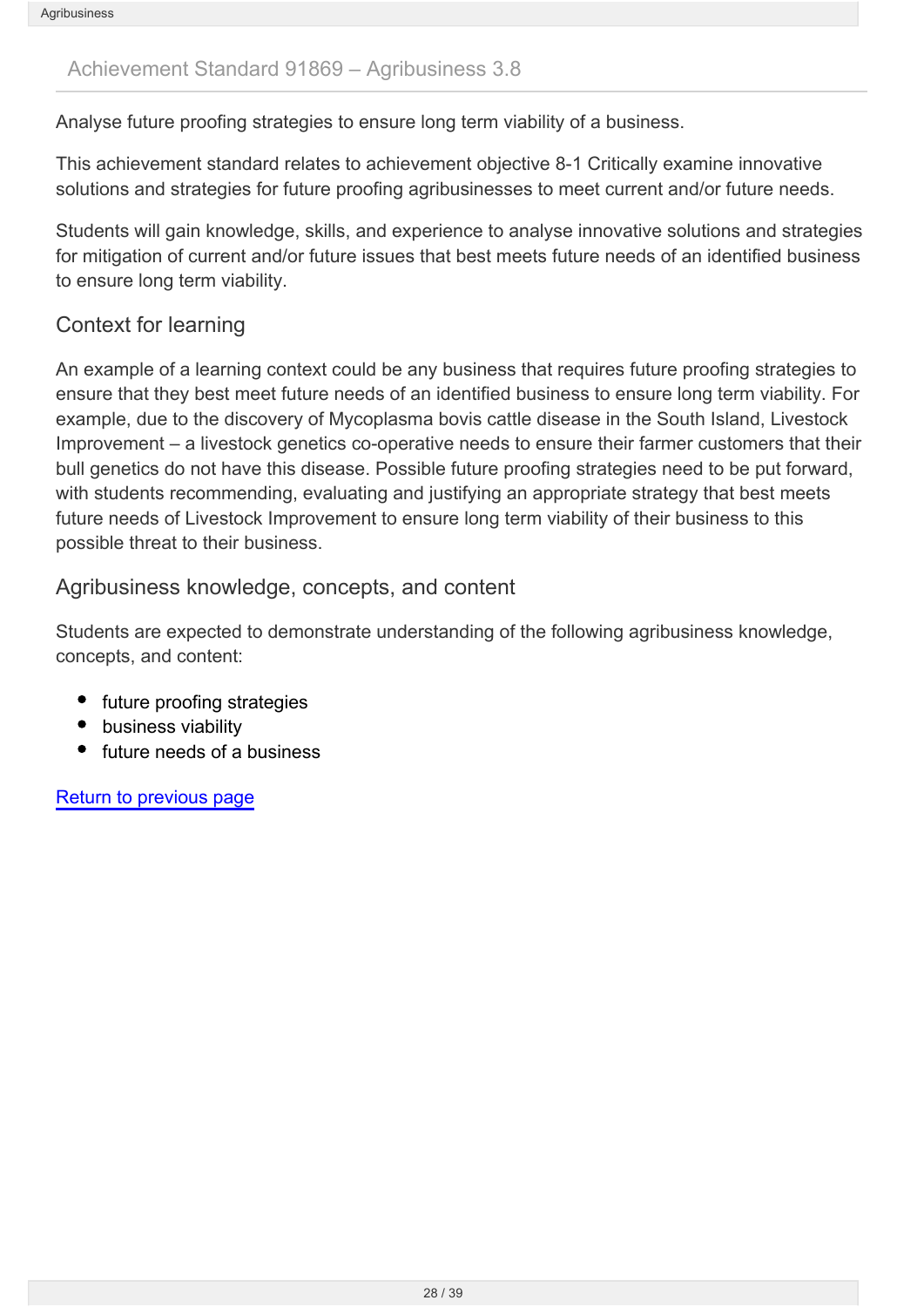#### <span id="page-28-0"></span>Achievement Standard 91870 – Agribusiness 3.9

Analyse the effect of financing options of a strategic capital expenditure decision on a business.

This achievement standard relates to achievement objective 8-3 Critically examine strategic decision making by agribusinesses when making strategic capital expenditure decisions to meet their strategic needs or keeping their businesses viable.

Students will gain knowledge, skills, and experience to analyse the effect of financing options of a strategic capital expenditure decision and the consequence(s) on a business.

### Context for learning

An example of a learning context could be any business that requires finance to fund strategic capital expenditure, for example, a logging firm needing a new logging truck. Students are required to investigate financing options available that the firm could use to purchase the truck and then choose and justify which financing option is the best taking into consideration, financial and non-financial information, the consequences and impacts for the firm of this option.

#### Agribusiness knowledge, concepts, and content

Students are expected to demonstrate understanding of the following agribusiness knowledge, concepts, and content:

- capital expenditure
- strategic decision versus routine decision
- financing options
- consequences to the business of financing options
- financial and non-financial information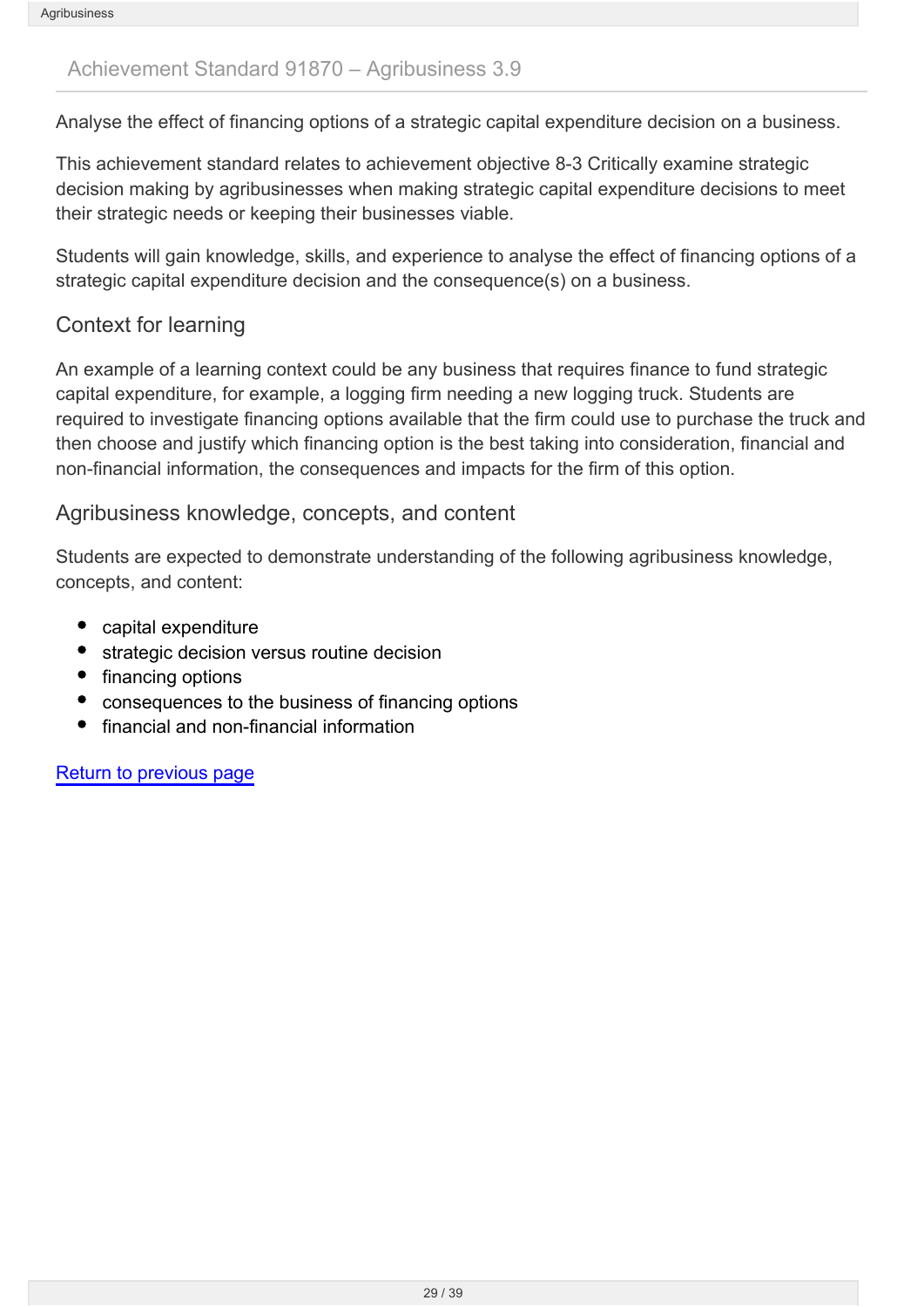#### <span id="page-29-0"></span>Achievement Standard 91871 - Agribusiness 3.10

Analyse how a product meets market needs through innovation in the value chain.

This achievement standard relates to achievement objective 8-4 Critically examine how agribusinesses capitalise on opportunities to grow the value and sustainability of their products globally.

Students will gain knowledge, skills, and experience to analyse how a product meets the market through innovation in the value chain.

### Context for learning

An example of a learning context could be any value chain that has added or could add innovation to a product, for example, the mozzarella cheese value chain. The student is required to explain the innovation that has or may occur in the value chain, for example the time to make mozzarella cheese has dropped from 3 months to 6 hours due to a patented technology process. The student needs to explain how the innovation, reducing the time to make mozzarella cheese, meets market needs taking into consideration how the innovation adds or will add greater value to the entire value chain and the impact and consequences of the "new innovative" value chain to meet future needs.

#### Agribusiness knowledge, concepts, and content

Students are expected to demonstrate understanding of the following agribusiness knowledge, concepts, and content:

- a value added product
- the value chain
- the market needs
- innovation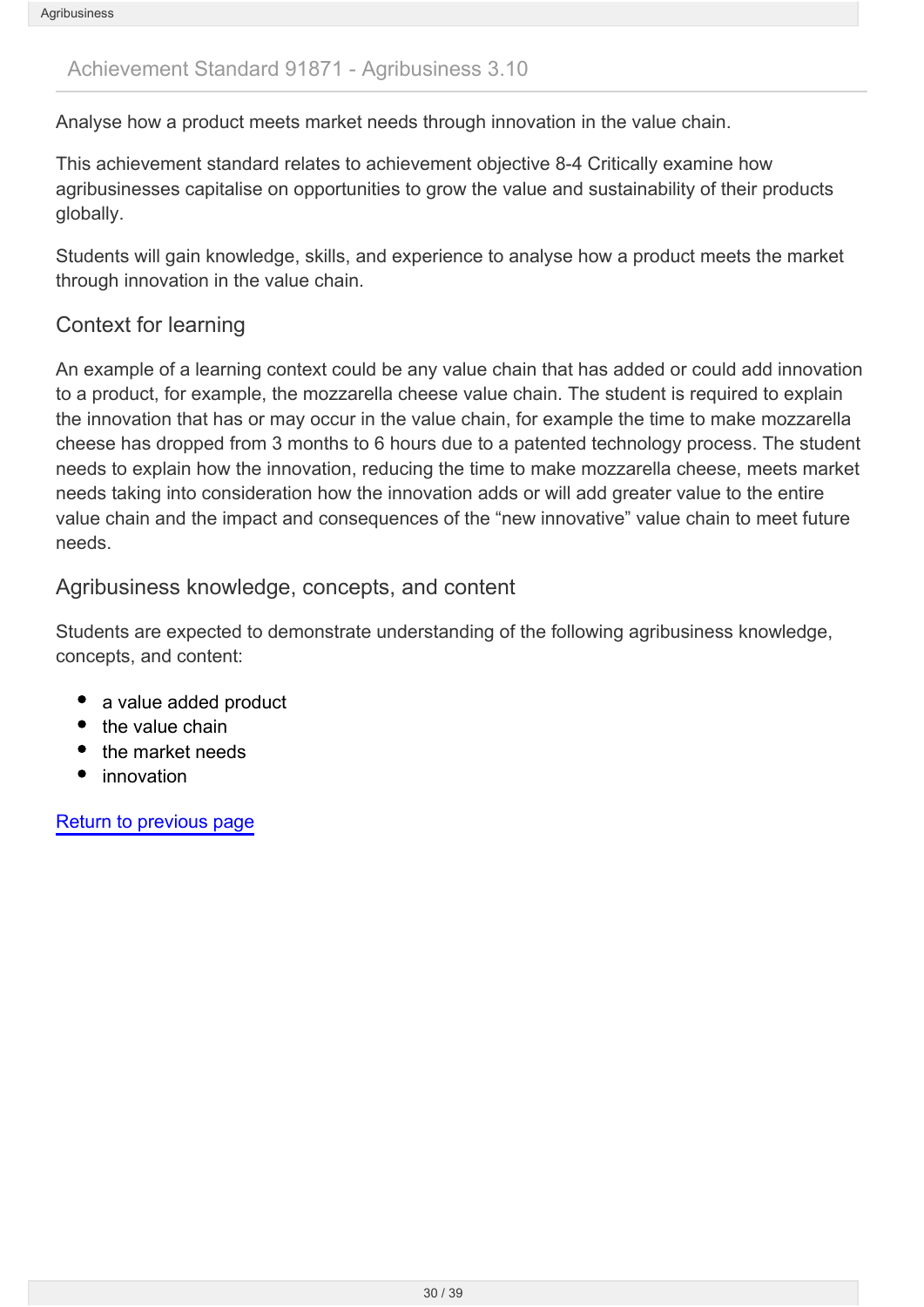<span id="page-30-0"></span>Examples of assessing level 2/3 programmes of learning using Agribusiness achievement standards

#### Level 2

Course Offers Endorsement (subject to NZQA criteria being met).

| No.     | I/E | Level          |   | Credits Standard Title                                                                                                                           |
|---------|-----|----------------|---|--------------------------------------------------------------------------------------------------------------------------------------------------|
| AS91865 |     | $\overline{2}$ | 4 | Agribusiness - Demonstrate<br>understanding of future proofing<br>influences that affect business<br>viability.                                  |
| AS91866 |     | $\overline{2}$ | 4 | Agribusiness - Conduct an<br>inquiry into the use of organisms<br>to meet future needs.                                                          |
| AS91867 |     | $\overline{2}$ | 4 | Agribusiness - Demonstrate<br>understanding of a primary<br>industry business structure that<br>best meets the strategic needs of<br>a business. |
| AS91868 |     | $\overline{2}$ | 4 | Agribusiness - Demonstrate<br>understanding of cash flow<br>forecasting for a business.                                                          |
| AS90844 | Е   | $\overline{2}$ | 4 | <b>Business Studies - Demonstrate</b><br>understanding of how a large<br>business responds to external<br>factors.                               |

### Level 3

Course Offers Endorsement (subject to NZQA criteria being met).

| No.     | I/E | Level |   | Credits Standard Title                                                                                                     |
|---------|-----|-------|---|----------------------------------------------------------------------------------------------------------------------------|
| AS91382 |     | 3     | 6 | Business Studies - Develop a<br>marketing plan for a new or<br>existing product                                            |
| AS91869 |     | 3     | 4 | Agribusiness - Analyse future<br>proofing strategies to ensure long<br>term viability of a business.                       |
| AS91870 |     | 3     | 4 | Agribusiness - Analyse the<br>effect of financing options of a<br>strategic capital expenditure<br>decision on a business. |
| AS91871 |     | 3     | 4 | Agribusiness - Analyse how a<br>product meets market needs                                                                 |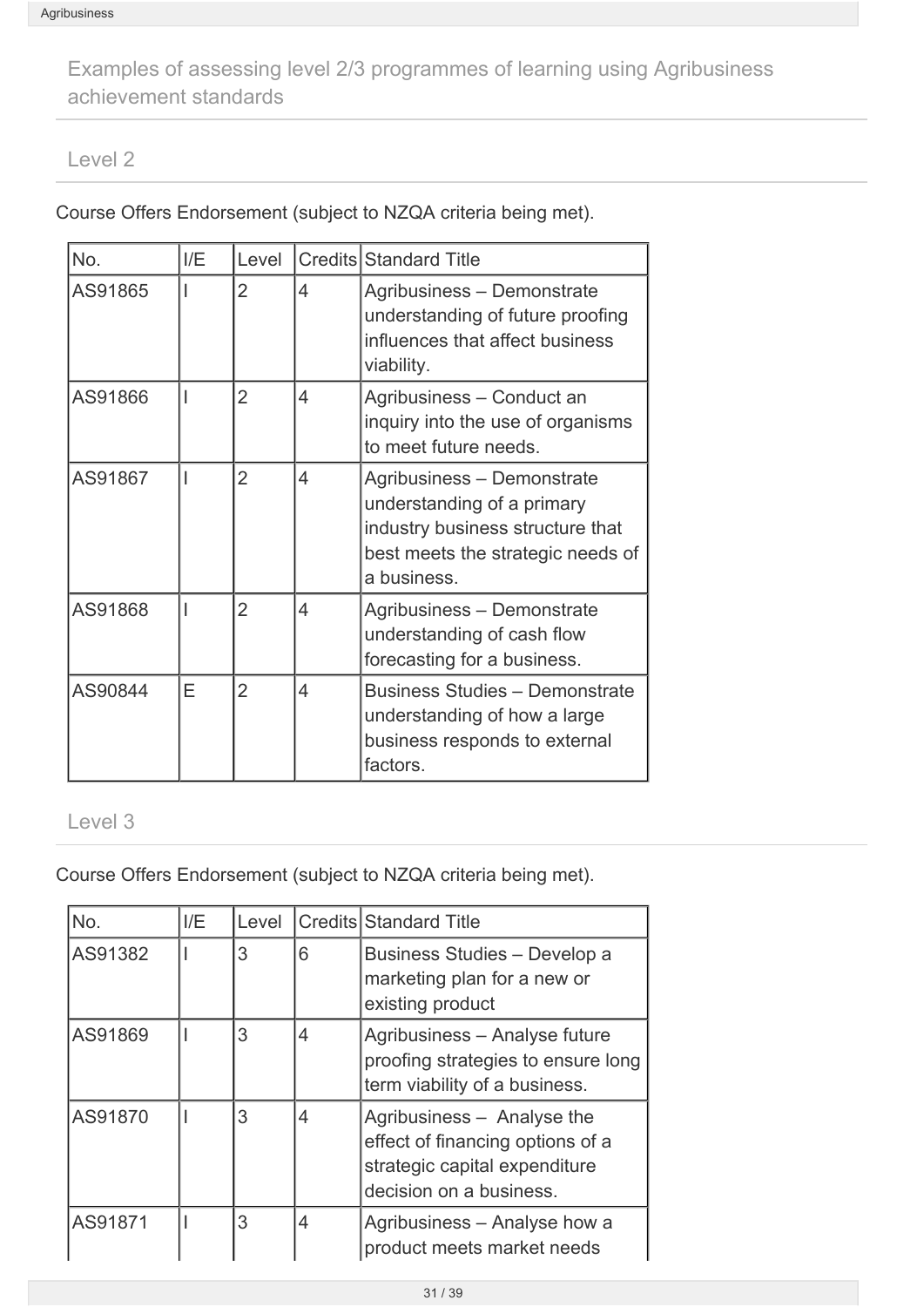|         |   |   | through innovation in the value<br>chain.                                                                                                                |
|---------|---|---|----------------------------------------------------------------------------------------------------------------------------------------------------------|
| AS91382 | F | b | Agricultural and Horticultural<br>Science - Demonstrate<br>understanding of how marked<br>forces affect supply of and<br>demand for NZ primary products. |

Possible existing achievement standards that could be used for assessing some aspects of Agribusiness

## Strand: Innovation

Learning objective: 7-1: Examine the impact of influences on agribusinesses to meet present and future needs, viability, and protection of the environment.

- AS91361 Generic Technology 2.8. Demonstrate understanding of sociocultural factors, and how competing priorities are managed, in technology (4 credits) Internal.
- AS91362 Generic Technology 2.9. Demonstrate understanding of the nature of technological outcomes (4 credits) Internal.
- AS91363 Generic Technology 2.10. Demonstrate understanding of sustainability in design (4 credits) External.
- AS90811 Education for Sustainability 2.2. Explain how human activity in a biophysical environment has consequences for a sustainable future (4 credits) Internal.
- AS90814 Education for Sustainability 2.6. Demonstrate understanding of aspects of sustainability in different contexts (4 credits) External.
- AS90844 Business Studies 2.2. Demonstrate understanding of how a large business responds to external factors (4 credits) External.
- AS90845 Business Studies 2.3. Apply business knowledge to a critical problem(s) in a given large business context (4 credits) External.
- AS91298 Agricultural and Horticultural Science 2.10. Report on the environmental impact of the production of a locally produced primary product (4 credits) Internal.

Learning objective: 8-1: Critically examine innovative solutions and strategies for future proofing agribusinesses to meet current and/or future needs.

- AS91610 Generic Technology 3.3. Develop a conceptual design considering fitness for purpose in the broadest sense (6 credits) Internal.
- AS91615 Generic Technology 3.8. Demonstrate understanding of consequences, responsibilities and challenges involved in technology (4 credits) Internal.
- AS91735 Education for Sustainability 3.2. Evaluate measures that may be taken to sustain and/or improve a biophysical environment (4 credits) Internal.
- AS90831 Education for Sustainability 3.4. Analyse the impact that policies have on a sustainable future (5 credits) External.
- AS90832 Education for Sustainability 3.5. Develop a strategy for an organisation that will contribute to a sustainable future (5 credits) Internal.
- AS91380 Business Studies 3.2. Demonstrate understanding of strategic response to external factors by a business that operates in a global context (4 credits) External.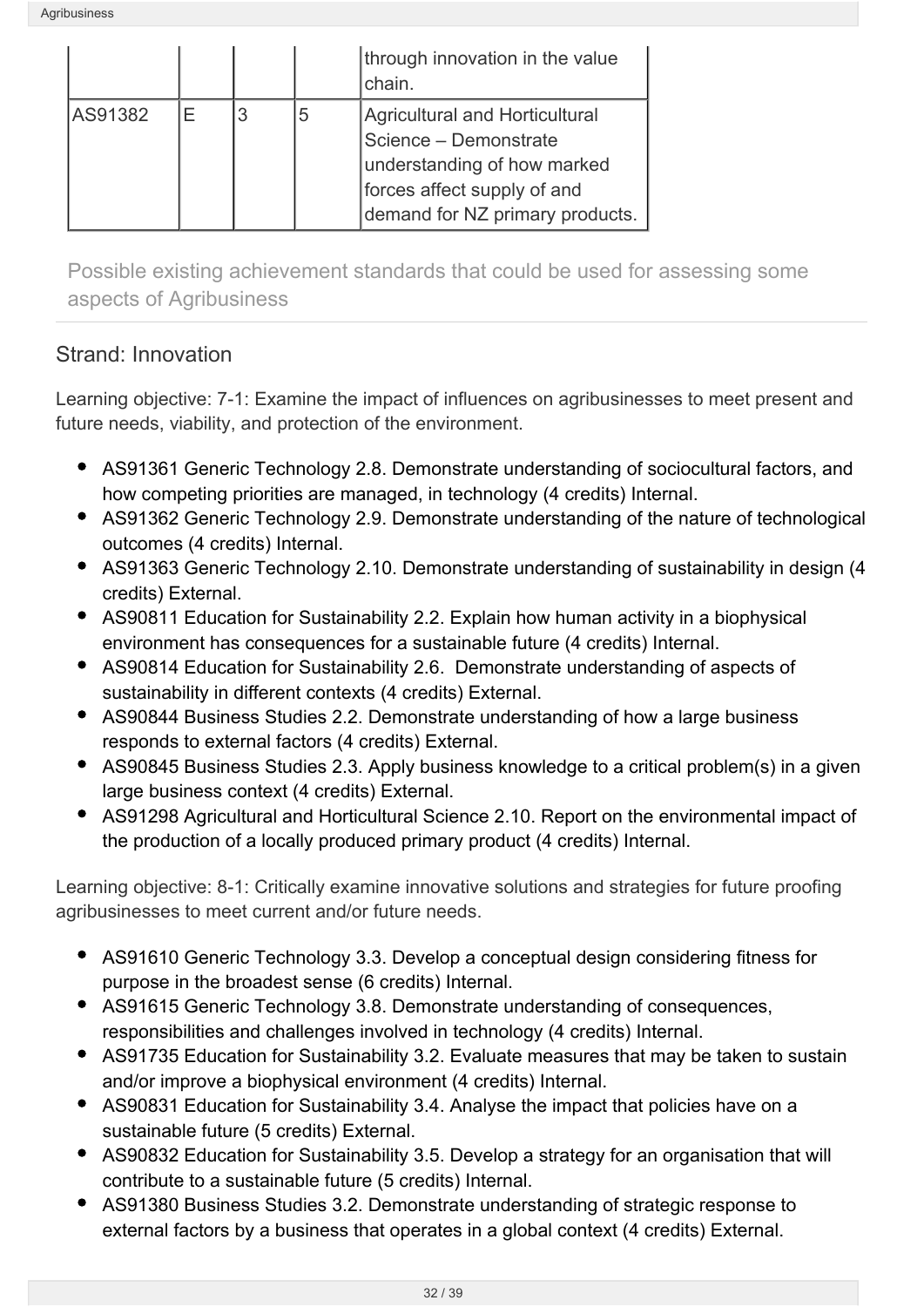- AS91381 Business Studies 3.3. Apply business knowledge to address a complex problem(s) in a given global business context (4 credits) External.
- AS91532 Agricultural and Horticultural Science 3.5. Analyse a New Zealand primary production environmental issue (5 credits) External.
- AS91411 Earth and Space Science 3.2. Investigate a socio-scientific issue in an Earth and Space Science context (4 credits) Internal.

## Strand: Science and Technology

Learning objective: 7-2: Examine how scientific principles, concepts and knowledge are applied in agribusinesses to ensure present and future primary and secondary production.

- AS91163 Chemistry 2.3. Demonstrate understanding of the chemistry used in the development of a current technology (3 credits) Internal.
- AS91290 Agricultural and Horticultural Science 2.2. Demonstrate understanding of techniques used to modify physical factors of the environment for NZ plant production (4 credits) External.
- AS91292 Agricultural and Horticultural Science 2.4. Demonstrate understanding of how management practices influence plant growth and development in NZ commercial production (4 credits) Internal.
- AS91295 Agricultural and Horticultural Science 2.7. Demonstrate understanding of interactions between livestock behaviour and NZ commercial management practices (4 credits) Internal.
- AS91155 Biology 2.3. Demonstrate understanding of adaptation of plants or animals to their way of life (3 credits) Internal.
- AS91352 Processing Technologies 2.61. Demonstrate understanding of advanced concepts used in processing (4 credits) Interna.l

Learning objective: 8-2: Critically examine how scientific principles, concepts and knowledge in agribusinesses are used to meet consumer and producer needs, resolve their issues and develop new agri-technological advances.

- AS91389 Chemistry 3.3. Demonstrate understanding of chemical processes in the world around us (3 credits) Internal.
- AS91602 Biology 3.2. Integrate biological knowledge to develop an informed response to a socio-scientific issue (3 credits) Internal.
- AS91607 Biology 3.7. Demonstrate understanding of human manipulations of genetic transfer and its biological implications. (3 credits) Internal.
- AS91619 Technology 3.14. Demonstrate understanding of the application of a technical area to a specific field (4 credits) Internal.

## Strand: Management and finance

Learning objective: 7-3: Examine decision-making by agribusinesses in the primary industries in determining their business structure and carrying out cash flow forecasting to meet their strategic needs or keeping their businesses viable.

No suitable achievement standards to assess Agribusiness concepts such as cash flow forecasting or governance and management structure which is the focus of this Agribusiness learning objective. However, possible standards could be: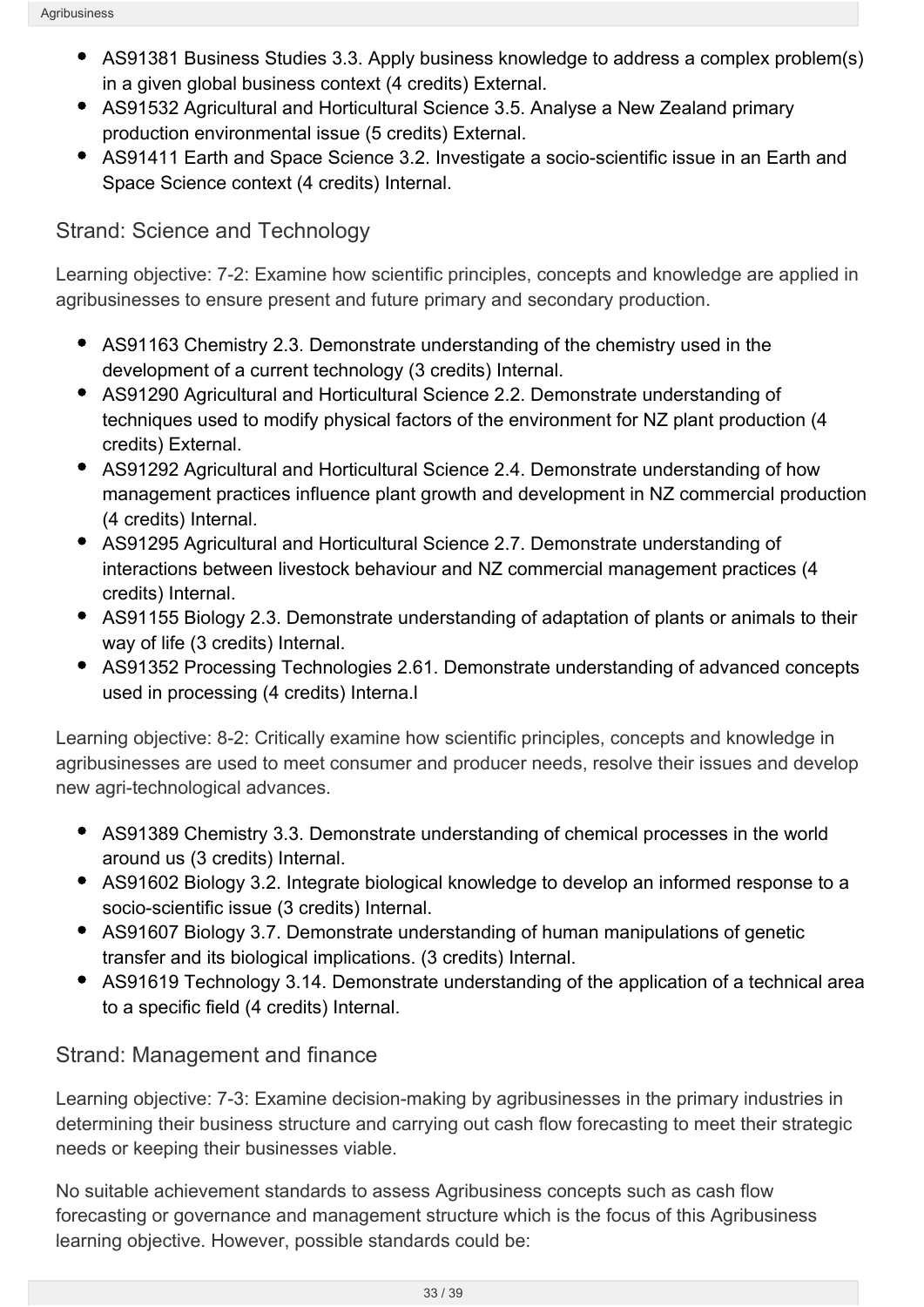- AS91481 Accounting 2.5. Demonstrate understanding of a contemporary accounting issue for decision making. (4 credits) Internal.
- US2784 Generic Computing. Create and use a computer spreadsheet to solve a problem (3 credits) Internal.

Learning objective: 8-3: Critically examine strategic decision making by agribusinesses when making strategic capital expenditure decisions to meet their strategic needs or keeping their businesses viable.

No suitable achievement standards for operational and strategic decisions in agribusinesses which is the focus of this Agribusiness learning objective. However, possible standards could be:

- AS91530 Agricultural and Horticultural Science 3.3. Demonstrate understanding of how market forces affect supply of and demand for New Zealand primary products (5 credits) External.
- US2785 Generic Computing. Create a computer spreadsheet to provide a solution for organisation use (5 credits) Internal.

## Strand: Marketing

Learning objective: 7-4: Examine decisions in agribusinesses that enhance and sustain local and/or national production and enterprise.

AS90846 Business Studies 2.4 Conduct market research for a new or existing product. (3 credits) Internal.

Learning objective: 8-4: Critically examine how agribusinesses capitalise on opportunities to grow the value and sustainability of their products globally.

No suitable achievement standards for assessing how agribusinesses capitalise on the opportunities to grow the value of their products round the globe. However, possible standards could be:

- AS91428 Geography 3.3. Analyse a significant contemporary event from a geographic perspective (3 Credits) Internal
- AS91382 Business Studies 3.4. Develop a marketing plan for a new or existing product. (6 credits) Internal.
- AS91384 Business Studies 3.6. Carry out, with consultation, an innovative and sustainable business activity (9 credits) Internal.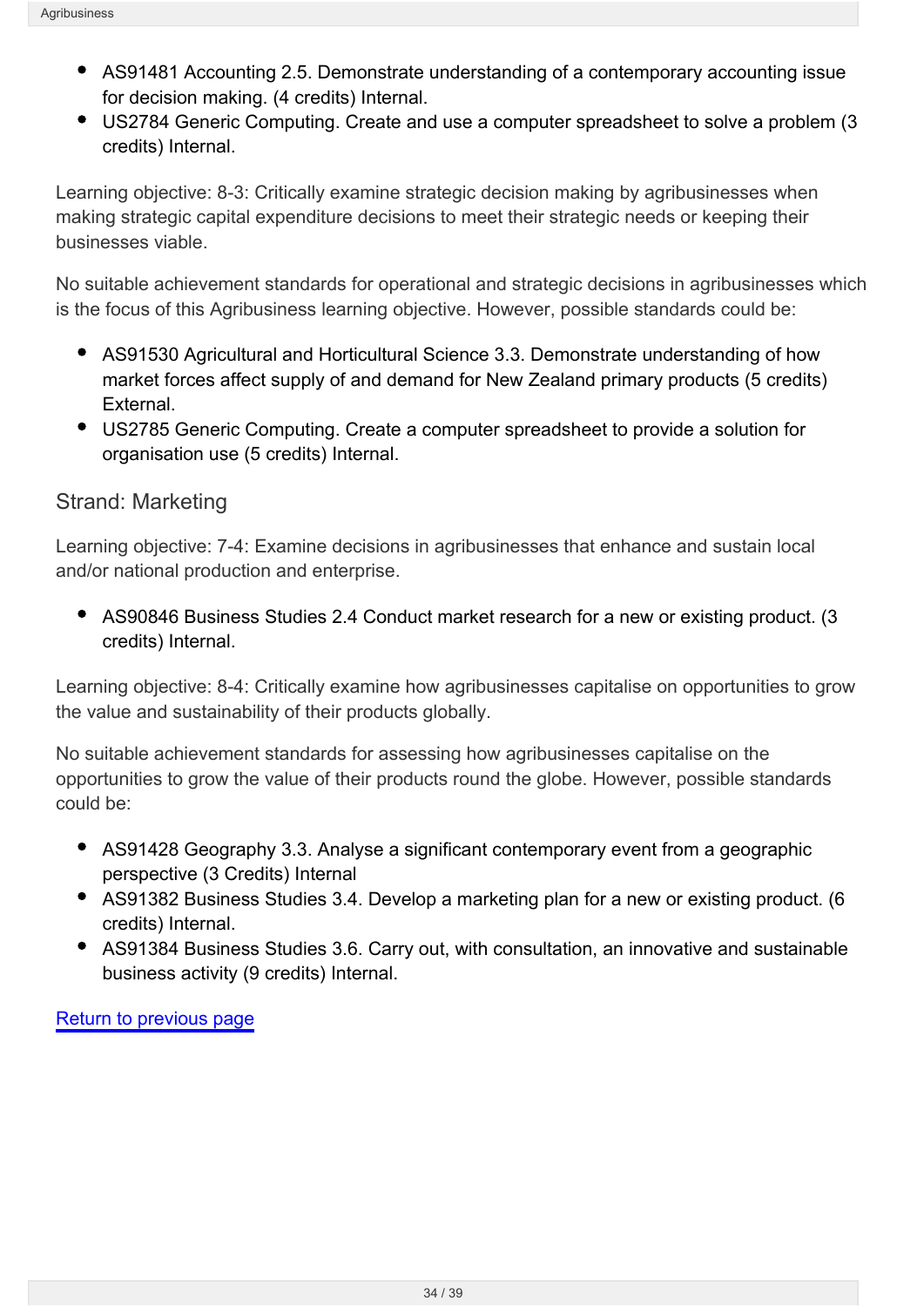<span id="page-34-0"></span>Examples of assessing level 2/3 programmes of learning using re-contextualised achievement standards

#### Using re-contextualised achievement standards

The Agribusiness learning area could be assessed using other domains (that is, Geography, Science, Accounting etc.) Achievement standards that have been re-contextualised into Agribusiness contexts in their Agribusiness programme or in to their own existing courses.

Agribusiness programmes integrate concepts and learning from achievement objectives in biology, science, economics, geography, and technology. For this reason, learning can be assessed using achievement standards from a range of subjects as well as those from agribusiness. Teachers have considerable scope to select standards that will assess valued learning and engage their students.

Learning described by this objectives could be assessed using any one of these achievement standards.

#### Level 2

Course Offers Endorsement (subject to NZQA criteria being met).

| No.     | I/E | Level          |                | Credits Standard Title                                                                                                                                                                               |
|---------|-----|----------------|----------------|------------------------------------------------------------------------------------------------------------------------------------------------------------------------------------------------------|
| AS90811 |     | $\overline{2}$ | $\overline{4}$ | Education for Sustainability -<br>Explain how human activity in a<br>biophysical environment has<br>consequences for a sustainable<br>future.                                                        |
| AS91866 |     | $\overline{2}$ | 4              | Agribusiness - Conduct an<br>inquiry into the use of organisms<br>to meet future needs.                                                                                                              |
| AS91292 |     | $\overline{2}$ | $\overline{4}$ | <b>Agricultural and Horticultural</b><br>Science - Demonstrate<br>understanding of how<br>management practices influence<br>plant growth and development in<br>New Zealand commercial<br>production. |
| AS91481 |     | $\overline{2}$ | 4              | <b>Accounting - Demonstrate</b><br>understanding of a contemporary<br>accounting issue for<br>decision-making.                                                                                       |
| AS91362 |     | $\overline{2}$ | 4              | Generic Technology -<br>Demonstrate understanding of the<br>nature of technological outcomes.                                                                                                        |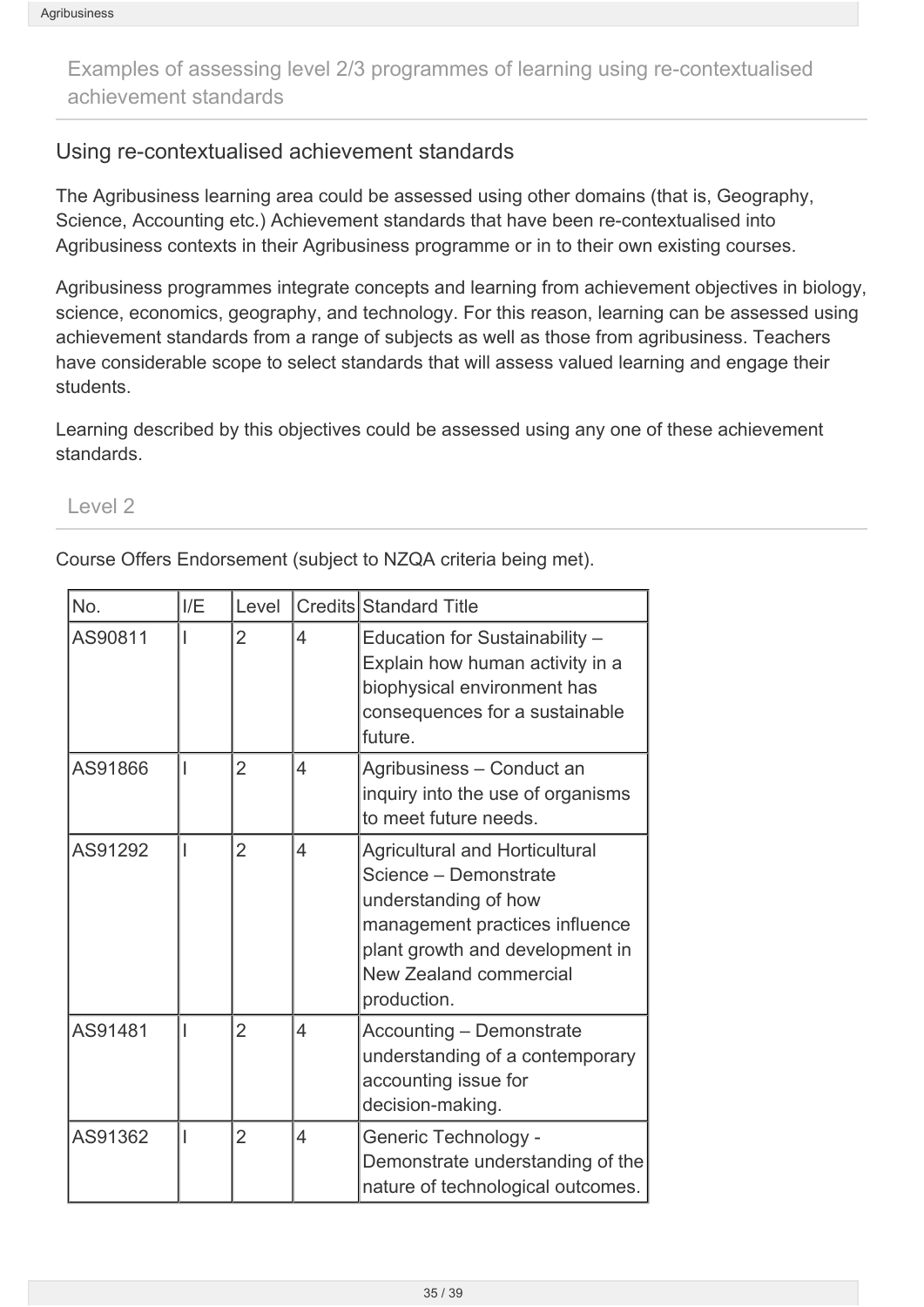Level 3

Course Offers Endorsement (subject to NZQA criteria being met).

| No.     | I/E | Level |                          | Credits Standard Title                                                                                                                                          |
|---------|-----|-------|--------------------------|-----------------------------------------------------------------------------------------------------------------------------------------------------------------|
| AS91870 |     | 3     | 4                        | Agribusiness - Analyse the effect<br>of financing options of a strategic<br>capital expenditure decision on a<br>business.                                      |
| AS91735 |     | 3     | 4                        | Education for Sustainability -<br>Evaluate measures that may be<br>taken to sustain and/or improve a<br>biophysical environment (4<br>credits) Internal.        |
| AS91411 |     | 3     | $\overline{\mathcal{L}}$ | Earth and Space Science -<br>Investigate a socio-scientific<br>issue in an Earth and Space<br>Science context.                                                  |
| AS91428 |     | 3     | 3                        | Geography - Analyse a<br>significant contemporary event<br>from a geographic perspective.                                                                       |
| AS91382 | Е   | 3     | 5                        | <b>Agricultural and Horticultural</b><br>Science - Demonstrate<br>understanding of how marked<br>forces affect supply of and<br>demand for NZ primary products. |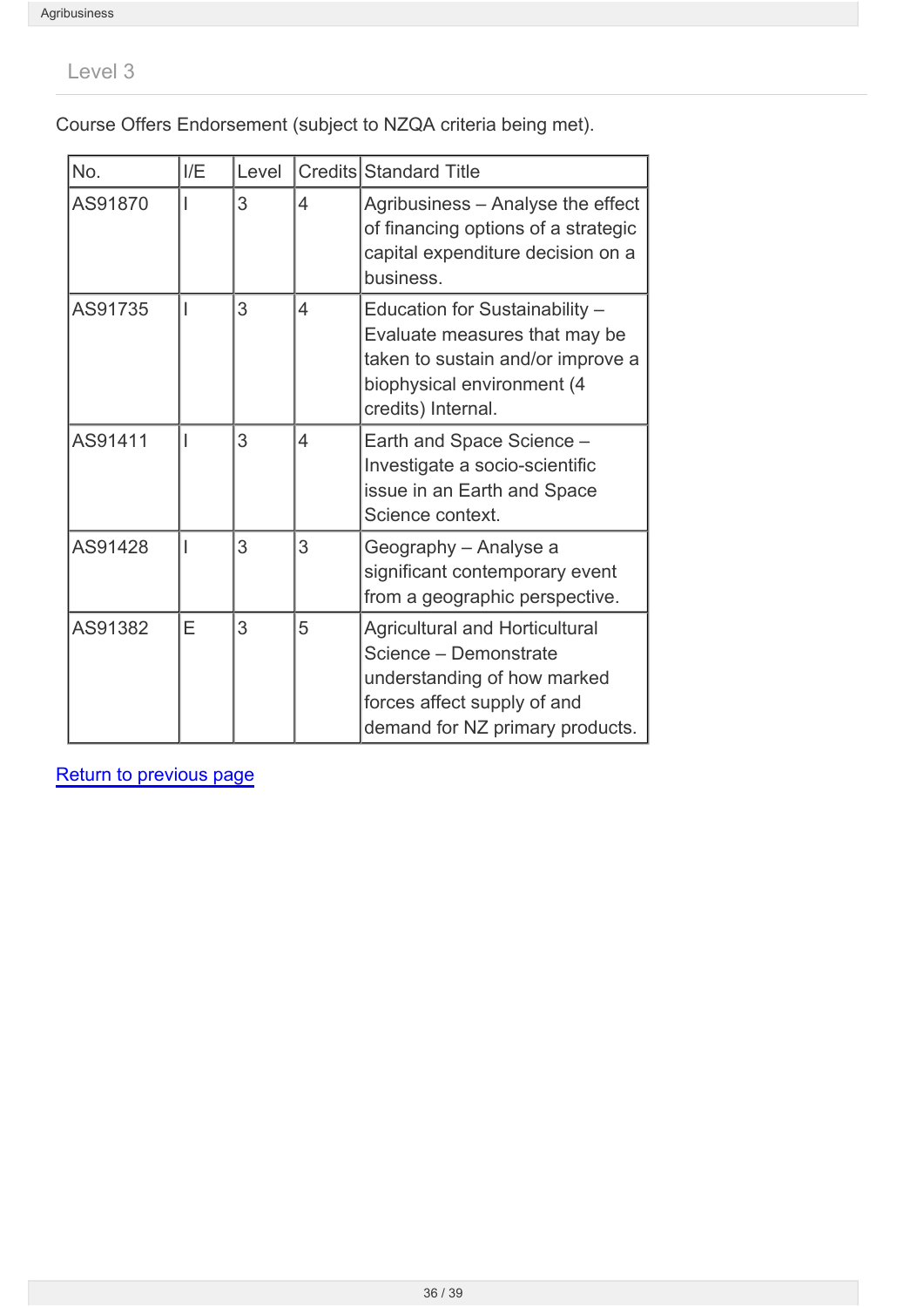<span id="page-36-0"></span>Resources and pathways

### [Key terms](http://seniorsecondary.tki.org.nz/Integrated-studies/Agribusiness/Resources/Key-terms)

[The New Zealand Qualifications Authority \(NZQA\)](http://www.nzqa.govt.nz/)

Follow links to the National Qualifications Framework, NCEA, and subject achievement standards.

#### [TKI assessment community – Assessment Online](http://www.tki.org.nz/r/assessment)

This site is home to a considerable body of research and readings, online workshops, and new assessment tools and resources. For example, it provides links to asTTle (Assessment Tools for Teaching and Learning) and NEMP (the National Education Monitoring Project).

- The linked site [Consider the evidence](http://assessment.tki.org.nz/Using-evidence-for-learning/Gathering-evidence/Topics/Consider-the-evidence) promotes evidence-driven decision making for secondary schools and supports secondary educators to make best use of evidence to improve student achievement.
- For a discussion of how changes in assessment practice can contribute to greater student ownership of learning and improved outcomes for students, see [Directions for assessment in](http://assessment.tki.org.nz/Media/Files/Directions-for-Assessment-in-New-Zealand) [New Zealand,](http://assessment.tki.org.nz/Media/Files/Directions-for-Assessment-in-New-Zealand) a report by Michael Absolum, Lester Flockton, John Hattie, Rosemary Hipkins, and Ian Reid (also available as a Word or PDF file).

### [Horticultural and Agricultural Teachers Association \(HATA\) website](https://hata.nz/)

- The Horticulture and Agriculture Teachers Association of New Zealand (HATA) is a subject association dedicated to improving the teaching and promoting the New Zealand secondary subject Horticulture and Agriculture nationally.
- HATA encourages, supports and shares information about curriculum, teaching and learning, through the running of biennial conferences, managing a website (hata.nz), publishing quarterly newsletters and regular communication with their members.

### [Young Enterprise Trust](http://www.yetrust.co.nz/)

Young Enterprise Trust's principle objective is to promote an enterprise culture amongst New Zealand school students. A new website is being developed. Current areas focus on financial education and enterprise studies.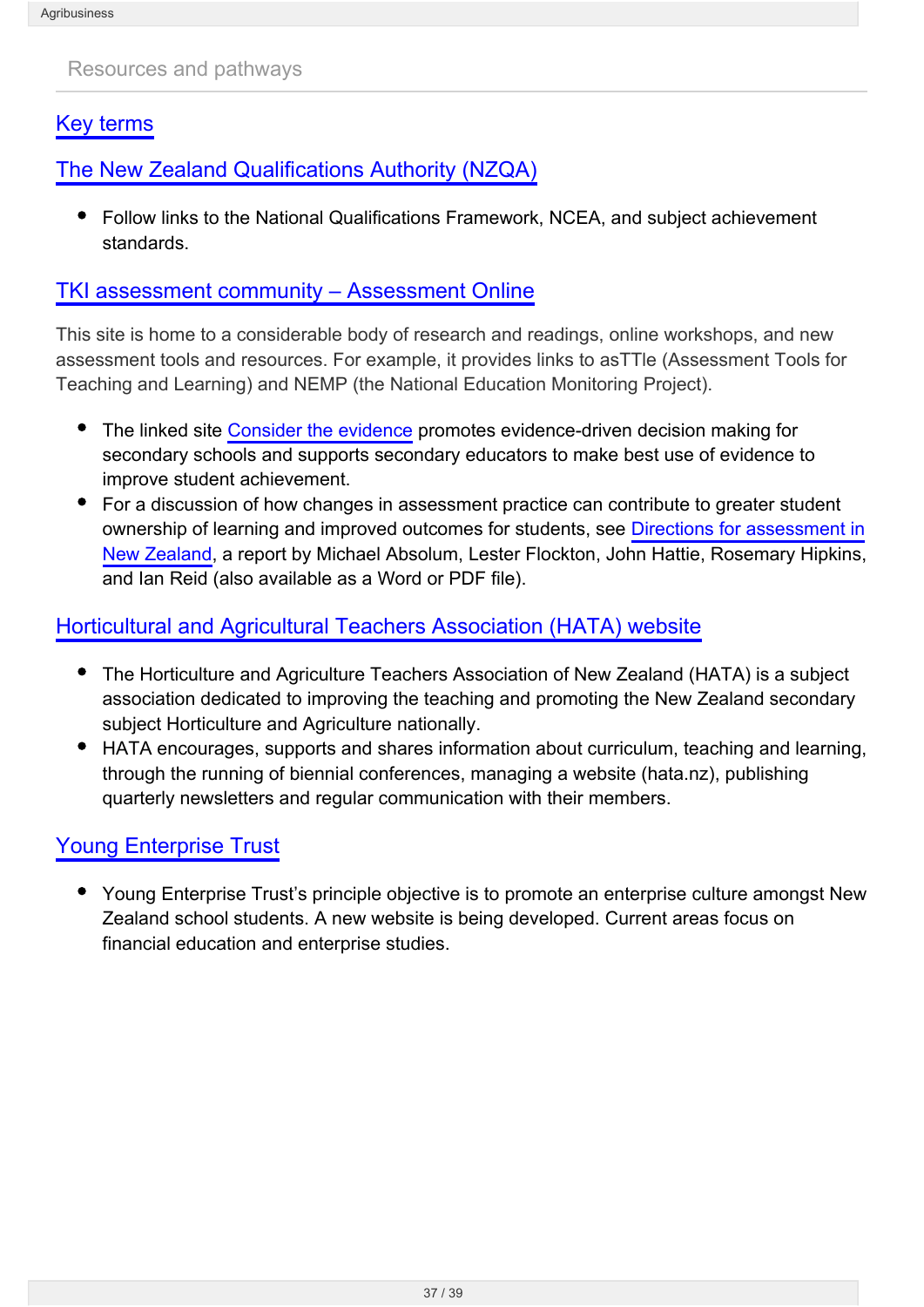#### <span id="page-37-0"></span>Key terms

Agribusiness: defined as a course of study that integrates all the primary industries and businesses that comprise primary production.

Business structure: refers to ownership or governance. Examples include: Māori and other trading trusts, board of directors, co-operatives, sole trader, partnerships, limited liability company, and non-profit organisations.

Cash flow forecasting: refers to predicting future cash flow (receipts and payments).

External factors: refers to outside influences that can impact on a business. Examples include: price, exchange rate, costs, financing and environmental conditions.

External influences: have an impact on the decision making process. Examples of influences include: economic, environmental, political, cultural, social, ethical, technological, biological, scientific and legal.

Future proofing: refers to understanding the influences on a business that could affect viability.

Future proofing strategies: refers to courses of action that influence a business and may that effect long term viability. The strategies could be innovative and revolutionary.

Influences: have an impact on the decision making process. Examples of influences include: economic, environmental, political, cultural, social, ethical, technological, biological, scientific and legal.

Innovation: refers to a new method, resource, idea or product that results in adding value. Examples include: transparent value chains, biosecurity methods, apps for digital devices, GPS trackers and drones for delivery, precision horticulture and business collaborations.

Kaitiakitanga: the responsibilities and kaupapa, passed down from the ancestors, of tangata whenua to take care of the places, natural resources, and other taonga in their area

Kotahitanga: unity, solidarity

Long term viability: refers to ensuring the continuity of a business in the future. Long term is dependent on the nature of the business.

Manaakitanga: respect given to visitors, sharing and caring

Organisms: all living things. Examples include: microorganisms (bacteria, fungi, viruses), marine organisms and insects.

Primary industries: Comprises a group of sectors including; agriculture, aquaculture, dairy manufacturing, equine, forestry, horticulture, seafood, and sports turf that form the basis of modern primary production.

Product: refers to an idea, information, object, good, or service created as a result of a process and serves a need or satisfies a want.

Rangatiratanga: chieftainship or leadership